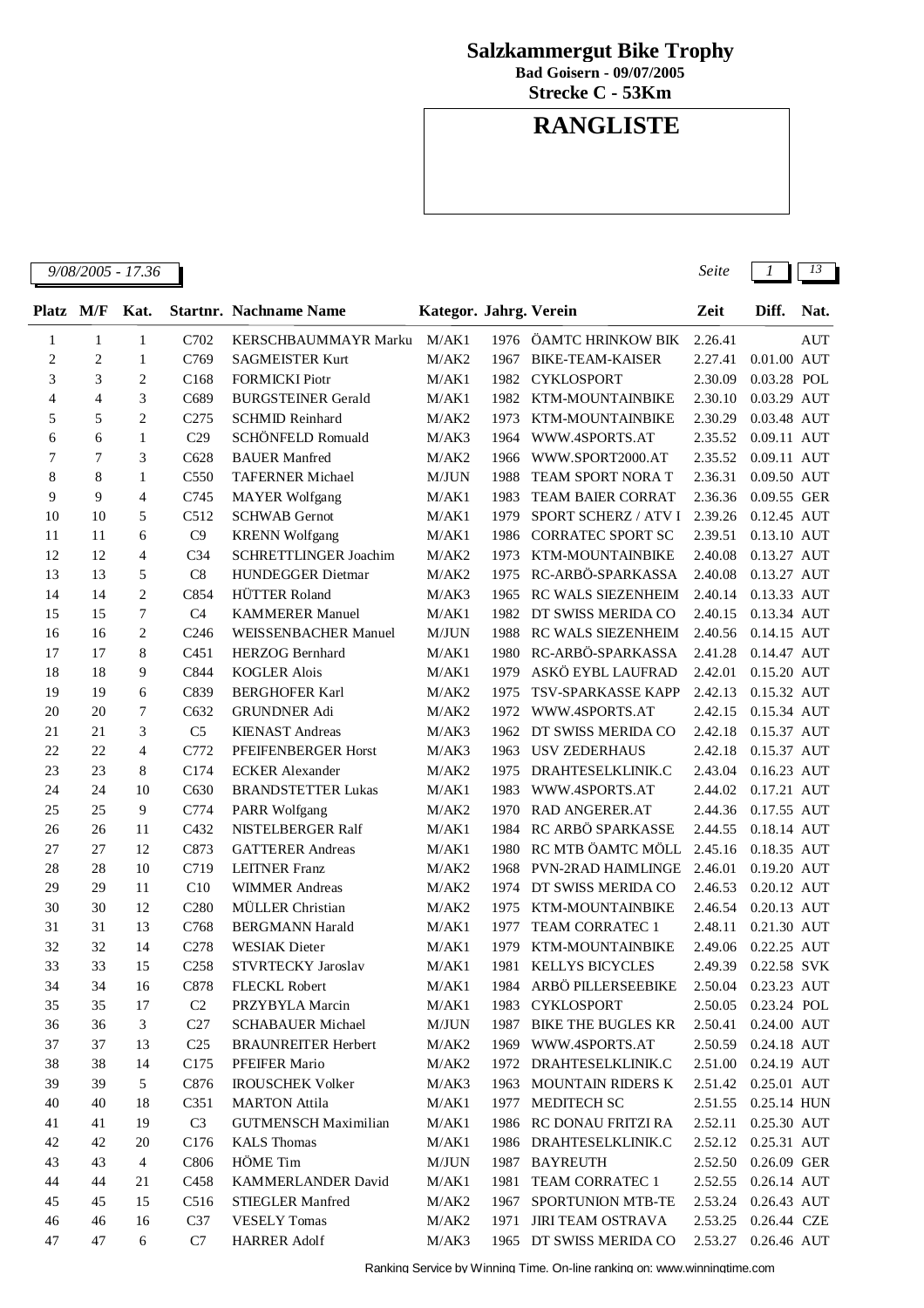| <b>Platz</b> | M/F          | Kat.             |                  | <b>Startnr.</b> Nachname Name               | Kategor. Jahrg. Verein |      |                                     | Zeit               | Diff.                      | Nat. |
|--------------|--------------|------------------|------------------|---------------------------------------------|------------------------|------|-------------------------------------|--------------------|----------------------------|------|
| 48           | 48           | 17               | C419             | <b>KEFER Helmut</b>                         | M/AK2                  |      | 1970 PRO LIFE BAD ISCHL             | 2.53.28            | 0.26.47 AUT                |      |
| 49           | 49           | $22\,$           | C51              | <b>KREUZER Klaus</b>                        | M/AK1                  | 1977 | TEAM CORRATEC 1                     | 2.53.29            | 0.26.48 AUT                |      |
| 50           | 50           | 23               | C438             | <b>EDER</b> Andreas                         | M/AK1                  | 1982 | <b>RC BOSCH</b>                     | 2.53.30            | 0.26.49 AUT                |      |
| 51           | 51           | 18               | C446             | ZÖRWEG Gerhard                              | M/AK2                  | 1969 | RC MITTERBERG-ZÖR                   | 2.54.01            | 0.27.20 AUT                |      |
| 52           | 52           | 19               | C840             | <b>STEINER Reinhold</b>                     | M/AK2                  | 1974 | TEAM CORRATEC 1                     | 2.54.20            | 0.27.39 AUT                |      |
| 53           | 53           | 5                | C382             | PALMBERGER Rupert                           | M/JUN                  | 1987 | <b>OBERHAUSEN TEAM</b>              | 2.54.25            | 0.27.44 GER                |      |
| 54           | 54           | 6                | C678             | <b>ROHRINGER Thomas</b>                     | M/JUN                  | 1987 | HOELL TRADING- ABT                  | 2.54.53            | 0.28.12 AUT                |      |
| 55           | 55           | 7                | C751             | <b>FAILMAYER Andreas</b>                    | M/AK3                  | 1963 | TOP TIMES MERIDA                    | 2.55.13            | 0.28.32 AUT                |      |
| 56           | 56           | 20               | C425             | HOHENGASSER Thomas                          | M/AK2                  | 1971 | RADSPORT KTM SAMP                   | 2.55.13            | 0.28.32 AUT                |      |
| 57           | 57           | 8                | C871             | <b>ERLFELDER</b> Georg                      | M/AK3                  |      | 1965 LUNGÖTZ                        | 2.55.14            | 0.28.33 AUT                |      |
| 58           | 58           | 21               | C602             | <b>KERN</b> Markus                          | M/AK2                  | 1972 | WWW.4SPORTS.AT                      | 2.55.31            | 0.28.50 AUT                |      |
| 59           | 59           | 24               | C690             | <b>BURGSTEINER Uwe</b>                      | M/AK1                  | 1985 | KTM-MOUNTAINBIKE                    | 2.56.17            | 0.29.36 AUT                |      |
| 60           | 60           | 25               | C448             | KAMPER Hans-peter                           | M/AK1                  | 1983 | RC-ARBÖ-SPARKASSA                   | 2.56.44            | 0.30.03 AUT                |      |
| 61           | 61           | 26               | C273             | <b>BAYER Karl</b>                           | M/AK1                  | 1981 | KTM-MOUNTAINBIKE                    | 2.57.12            | 0.30.31 AUT                |      |
| 62           | 62           | 27               | C353             | DERFL Stanislav                             | M/AK1                  | 1976 | <b>MELNIK</b>                       | 2.57.43            | 0.31.02 CZE                |      |
| 63           | 63           | 28               | C21              | LOVRANICH Jürgen                            | M/AK1                  |      | 1982 LOVI-MÜTTERCHEN R              | 2.57.50            | 0.31.09 AUT                |      |
| 64           | 64           | 22               | C731             | <b>HATTINGER Johann</b>                     | M/AK2                  | 1974 | <b>SALZBURG</b>                     | 2.58.04            | 0.31.23 AUT                |      |
| 65           | 65           | 29               | C420             | DE BETTIN Christian                         | M/AK1                  | 1976 | PROLIFE FITNESS UND                 | 2.58.13            | 0.31.32 AUT                |      |
| 66           | 66           | 9                | C837             | <b>GOLDBERG</b> Steffen                     | M/AK3                  | 1956 | ASC EISENBERG RUHP                  | 2.58.31            | 0.31.50 GER                |      |
| 67           | 67           | $\tau$           | C726             | FEISCHL Philipp                             | M/JUN                  | 1987 | RC WALS SIEZENHEIM                  | 2.58.33            | 0.31.52 AUT                |      |
| 68           | 68           | 23               | C717             | <b>SCHIERL Alexander</b>                    | M/AK2                  | 1971 | PROLIFE FITNESS&HE                  | 2.58.37            | 0.31.56 AUT                |      |
| 69           | 69           | 24               | C <sub>452</sub> | <b>HOLLAUS</b> Gerhard                      | M/AK2                  | 1968 | RC-ARBÖ-SPARKASSA                   | 2.58.44            | 0.32.03 AUT                |      |
| 70           | 70           | 8                | C <sub>266</sub> | ROTTENSTEINER Michael                       | M/JUN                  | 1988 | <b>SUMAFRA</b>                      | 2.58.44            | 0.32.03 AUT                |      |
| 71           | 71           | 9                | C637             | <b>TEHAN Martin</b>                         | M/JUN                  | 1987 | <b>ZPMA</b>                         | 2.58.49            | 0.32.08 CZE                |      |
| 72           | 72           | 30               | C631             | <b>BRANDSTETTER Daniel</b>                  | M/AK1                  | 1978 | WWW.4SPORTS.AT                      | 2.58.56            | 0.32.15 AUT                |      |
| 73           | 73           | 25               | C850             | HUNDEGGER Manfred                           | M/AK2                  | 1973 | <b>SSC ROHR/GEB</b>                 | 2.59.08            | 0.32.27 AUT                |      |
| 74           | 74           | 31               | C897             | HINTERSEER Stefan                           | M/AK1                  | 1983 | <b>MARTINS BIKE SHOP</b>            | 2.59.36            | 0.32.55 AUT                |      |
| 75           | 75           | 32               | C757             | <b>PILZ Claus</b>                           | M/AK1                  | 1976 | VFG SALZKAMMERGU                    | 2.59.40            | 0.32.59 AUT                |      |
| 76           | 76           | 33               | C616             | <b>BUDER Norbert</b>                        | M/AK1                  | 1985 | DRAHTESELKLINIK.C                   | 3.00.03            | 0.33.22 AUT                |      |
| $77\,$       | 77           | 10               | C <sub>291</sub> | <b>HASLINGER Peter</b>                      | M/AK3                  | 1959 | LIETZ SPORT YBBSITZ                 | 3.00.04            | 0.33.23 AUT                |      |
| 78           | 78           | 10               | C912             | <b>OBERSCHNEIDER Lukas</b>                  | M/JUN                  | 1987 | <b>SALZBURG</b>                     | 3.01.51            | 0.35.10 AUT                |      |
| 79           | $\mathbf{1}$ | $\mathbf{1}$     | C684             | <b>KALINOVA Lubomira</b>                    | F/AK1                  | 1982 | <b>KELLY'S BICYCLES</b>             | 3.01.52            | 0.35.11 SVK                |      |
| 80           | 79           | 34               | C725             | <b>RUESCH Peter</b>                         | M/AK1                  | 1985 | RC SPARKASSE PERNI                  | 3.01.53            | 0.35.12 AUT                |      |
| 82           | 81           | 35               | C869             | <b>VORWERK Ulrich</b>                       | M/AK1                  | 1977 | <b>RC NEULENGBACH</b>               | 3.01.54            | 0.35.13 AUT                |      |
| 81           | 80           | $\mathbf{1}$     | C688             | SCHÖLLBERGER Anton                          | M/AK4                  | 1949 | ARBÖ MTB POLIZEI SV                 | 3.01.54            | 0.35.13 AUT                |      |
| 83           | 82           | 26               | C534             | <b>ROGEN Martin</b>                         | M/AK2                  | 1973 | <b>SV SCHABS</b>                    | 3.02.05            | 0.35.24 ITA                |      |
| 84           | 83           | 36               | C625             | <b>RESCH Florian</b>                        | M/AK1                  | 1984 | WWW.RADPOINT.COM                    | 3.02.13            | 0.35.32 AUT                |      |
| 85<br>86     | 84<br>85     | $27\,$           | C536             | <b>KIRCHLER</b> Gerhard                     | M/AK2                  |      | 1968 SV SCHABS                      | 3.02.51            | 0.36.10 ITA                |      |
| 87           |              | 28<br>$\sqrt{2}$ | C522<br>C907     | <b>KARDEIS Werner</b><br><b>KRENN</b> Erich | M/AK2                  | 1973 | STEINBACH AM ATTE<br>1954 SC LIEZEN | 3.03.42<br>3.03.45 | 0.37.01 AUT<br>0.37.04 AUT |      |
| 88           | 86<br>87     | 11               | C32              | PALL Philipp                                | M/AK4<br>M/JUN         |      | 1987 RS-JANGER SIMPLON              | 3.04.11            | 0.37.30 AUT                |      |
| 89           | 88           | $\mathfrak 3$    | C28              | <b>SCHNEIDER Norbert</b>                    | M/AK4                  | 1953 | KTM-MOUNTAINBIKE                    | 3.04.25            | 0.37.44 AUT                |      |
| 90           | 89           | 37               | C141             | <b>NEUBACHER Andreas</b>                    | M/AK1                  | 1982 | <b>BIKES 4 YOU</b>                  | 3.04.53            | 0.38.12 AUT                |      |
| 91           | 90           | 29               | C894             | <b>WIMMER Christian</b>                     | M/AK2                  | 1972 | KTM TEAM LOFER                      | 3.05.29            | 0.38.48 AUT                |      |
| 92           | 91           | 11               | C877             | <b>MAIER</b> Peter                          | M/AK3                  | 1964 | ARBÖ PILLERSEEBIKE                  | 3.05.30            | 0.38.49 ITA                |      |
| 93           | 92           | 12               | C899             | <b>LIPTAK Marek</b>                         | M/AK3                  | 1960 | <b>INTERSPORT STEINKO</b>           | 3.05.50            | 0.39.09 SVK                |      |
| 94           | 93           | 38               | C <sub>162</sub> | <b>IWAN Rafal</b>                           | M/AK1                  | 1981 | <b>CYKLOSPORT</b>                   | 3.05.51            | 0.39.10 POL                |      |
| 95           | 94           | 30               | C778             | SINGER Alexander                            | M/AK2                  | 1973 | TSV HARTBERG                        | 3.05.51            | 0.39.10 AUT                |      |
| 96           | 95           | 31               | C847             | FELDKIRCHNER Christoph                      | M/AK2                  | 1974 | <b>SSC ROHR IM GEBIRG</b>           | 3.05.53            | 0.39.12 AUT                |      |
| 97           | 96           | 39               | C633             | LÖW Markus                                  | M/AK1                  | 1986 | TEAM NÖ HOBBY TRO                   | 3.05.56            | 0.39.15 AUT                |      |
| 98           | 97           | 40               | C620             | <b>GLANTSCHNIG Paul</b>                     | M/AK1                  |      | 1978 WWW.MOUNTAINBEA                | 3.06.01            | $0.39.20$ $\,\mathrm{AUT}$ |      |
| 99           | 98           | $\overline{4}$   | C38              | VÖGL Engelbert                              | M/AK4                  | 1951 | TSV SPARKASSE KAPP                  | 3.06.23            | 0.39.42 AUT                |      |
| 100          | 99           | 41               | C426             | MOLDASCHL Matthias                          | M/AK1                  | 1982 | RADSPORT MOLDASC                    | 3.07.14            | 0.40.33 AUT                |      |
| 101          | 100          | 32               | C143             | <b>GRUNDNER Günter</b>                      | M/AK2                  | 1967 | <b>BIKES 4 YOU</b>                  | 3.07.17            | 0.40.36 AUT                |      |
| 102          | 101          | 5                | C564             | <b>MITTERBAUER Hans</b>                     | M/AK4                  | 1955 | UNION MTB CLUB KO                   | 3.07.30            | 0.40.49 AUT                |      |
| 103          | 102          | 33               | C848             | DEUTSCH Jochen                              | M/AK2                  | 1966 | <b>SSC ROHR IM GEBIRG</b>           | 3.07.43            | 0.41.02 AUT                |      |
| 104          | 103          | 34               | C112             | LEITNER Christian                           | M/AK2                  | 1970 | <b>BAD MITTERNDORF</b>              | 3.08.09            | 0.41.28 AUT                |      |
| 105          | 104          | 35               | C <sub>165</sub> | <b>DOMOWICZ Jacek</b>                       | M/AK2                  | 1967 | <b>CYKLOSPORT</b>                   | 3.08.34            | 0.41.53 POL                |      |
|              |              |                  |                  |                                             |                        |      |                                     |                    |                            |      |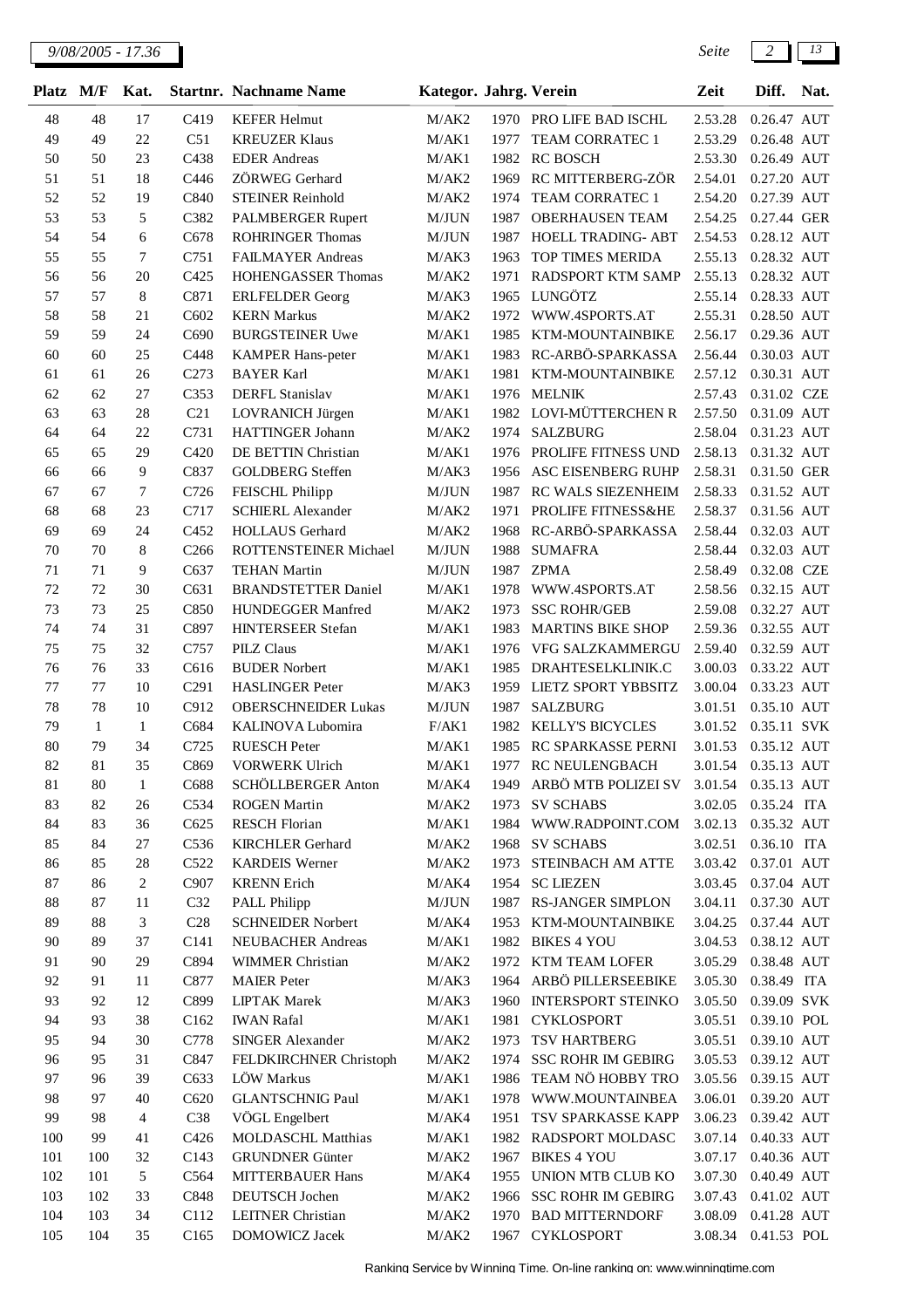| Platz M/F |                | Kat.   |                   | <b>Startnr.</b> Nachname Name | Kategor. Jahrg. Verein |      |                            | Zeit    | Diff.                | Nat. |
|-----------|----------------|--------|-------------------|-------------------------------|------------------------|------|----------------------------|---------|----------------------|------|
| 106       | 105            | 42     | C647              | <b>KLINSER</b> Andreas        | M/AK1                  |      | 1979 ASKÖ EYBL LAUFRAD     | 3.08.55 | 0.42.14 AUT          |      |
| 107       | 106            | 43     | C <sub>268</sub>  | <b>LACKNER Hannes</b>         | M/AK1                  | 1982 | KTM-MOUNTAINBIKE           | 3.09.13 | 0.42.32 AUT          |      |
| 108       | 107            | 36     | C184              | <b>WESSMAYER Thomas</b>       | M/AK2                  | 1967 | DT SWISS MERIDA CO         | 3.09.18 | 0.42.37 AUT          |      |
| 109       | 108            | 44     | C <sub>229</sub>  | <b>HOFER Thomas</b>           | M/AK1                  | 1980 | <b>GRAZ</b>                | 3.09.38 | 0.42.57 AUT          |      |
| 110       | 109            | 37     | C752              | <b>HOLZER Ewald</b>           | M/AK2                  | 1968 | TSV SPARKASSE KAPP         | 3.09.41 | 0.43.00 AUT          |      |
| 111       | 110            | 12     | C753              | <b>MOSUR</b> Martin           | M/JUN                  | 1988 | UKS SPRINT JORDANO         | 3.09.44 | 0.43.03 POL          |      |
| 112       | 111            | 45     | C560              | <b>PLIEM Manuel</b>           | M/AK1                  | 1985 | <b>TURNER &amp; BIKER</b>  | 3.10.19 | 0.43.38 AUT          |      |
| 113       | 112            | 13     | C712              | <b>LOISL Markus</b>           | M/JUN                  | 1987 | POWER BIKETEAM WI          | 3.10.24 | 0.43.43 AUT          |      |
| 114       | 113            | 14     | C653              | <b>POLLAK Markus</b>          | M/JUN                  | 1988 | <b>BIKE THE BUGLES KR</b>  | 3.10.30 | 0.43.49 AUT          |      |
| 115       | 114            | 6      | C75               | <b>KRAUS Fritz</b>            | M/AK4                  | 1953 | ARBÖ MTB POLIZEI SV        | 3.10.42 | 0.44.01 AUT          |      |
| 116       | 115            | 15     | C856              | <b>BOJKÓ Balázs</b>           | M/JUN                  | 1987 | TREK-JÓZSEFHEGYI S         | 3.10.55 | 0.44.14 HUN          |      |
| 117       | 116            | 46     | C <sub>260</sub>  | TOMÀSEK Jiri                  | M/AK1                  | 1982 | <b>KLADNO</b>              | 3.11.46 | 0.45.05 CZE          |      |
| 118       | 117            | 38     | C603              | DOLEZAL Manfred               | M/AK2                  | 1969 | WWW.4SPORTS.AT             | 3.11.48 | 0.45.07 AUT          |      |
| 119       | 118            | 39     | C587              | <b>KRASSER Karl</b>           | M/AK2                  | 1973 | <b>WIEN</b>                | 3.11.57 | 0.45.16 AUT          |      |
| 120       | 119            | 47     | C54               | <b>MOSER</b> Stefan           | M/AK1                  |      | 1982 HALLEIN               | 3.12.05 | 0.45.24 AUT          |      |
| 121       | 120            | 40     | C790              | FRITZWENGER Hubert            | M/AK2                  | 1972 | <b>RSV TRAUNSTEIN</b>      | 3.12.19 | 0.45.38 GER          |      |
| 122       | 121            | 41     | C881              | <b>WASENEGGER Cornelius</b>   | M/AK2                  | 1967 | <b>THALGAU</b>             | 3.12.48 | 0.46.07 AUT          |      |
| 123       | 122            | 48     | C829              | <b>GÖTZENDORFER Thomas</b>    | M/AK1                  | 1977 | WALDING                    | 3.13.00 | 0.46.19 AUT          |      |
| 124       | 123            | 42     | C <sub>288</sub>  | <b>BIALAS Markus</b>          | M/AK2                  | 1970 | LAKTATEXPRESS.DE           | 3.13.06 | 0.46.25 GER          |      |
| 125       | 124            | 16     | C109              | RÖßLER Richard                | M/JUN                  | 1988 | <b>BAD ISCHL</b>           | 3.13.09 | 0.46.28 AUT          |      |
| 126       | 125            | 43     | C <sub>3</sub> 05 | <b>LOVRANICH Gerhard</b>      | M/AK2                  |      | 1970 LOVI-RACING/NINA-LI   | 3.13.10 | 0.46.29 AUT          |      |
| 127       | 126            | 44     | C36               | <b>UMSCHADEN Kurt</b>         | M/AK2                  | 1971 | <b>RADSPORT JANGER</b>     | 3.13.14 | 0.46.33 AUT          |      |
| 128       | 127            | 45     | C535              | <b>OBERHUBER Konrad</b>       | M/AK2                  | 1966 | <b>SV SCHABS</b>           | 3.13.31 | 0.46.50 ITA          |      |
| 129       | 128            | 46     | C147              | <b>WABNEGG Martin</b>         | M/AK2                  | 1970 | <b>BIKESTORE.CC</b>        | 3.13.31 | 0.46.50 AUT          |      |
| 130       | 129            | 47     | C584              | <b>LEPKA</b> Petr             | M/AK2                  | 1969 | <b>WIEN</b>                | 3.13.37 | 0.46.56 AUT          |      |
| 131       | $\overline{c}$ | 2      | C668              | <b>SUMMERER Marion</b>        | F/AK1                  | 1981 | <b>FREIBURG</b>            | 3.13.40 | 0.46.59 GER          |      |
| 132       | 130            | 49     | C714              | <b>ORTNER</b> Peter           | M/AK1                  | 1981 | <b>PREGARTEN</b>           | 3.13.48 | 0.47.07 AUT          |      |
| 133       | 131            | 48     | C681              | FISCHER Christian             | M/AK2                  | 1972 | HÜTTENECKALM               | 3.13.51 | 0.47.10 AUT          |      |
| 134       | 132            | 49     | C69               | <b>BRUCKBAUER Haimo</b>       | M/AK2                  | 1972 | AAG BIKE TEAM ROM          | 3.13.53 | 0.47.12 AUT          |      |
| 135       | 133            | 50     | C824              | <b>EGGER Max</b>              | M/AK1                  | 1986 | <b>BIKESTATION PFANDL</b>  | 3.14.02 | 0.47.21 AUT          |      |
| 136       | 134            | 17     | C <sub>281</sub>  | <b>LANGER Michael</b>         | M/JUN                  | 1987 | KTM-MOUNTAINBIKE           | 3.14.46 | 0.48.05 AUT          |      |
| 137       | 135            | 13     | C <sub>23</sub>   | <b>PUSCHACHER Heinz</b>       | M/AK3                  | 1959 | RC TRETLAGER AMST          | 3.14.50 | 0.48.09 AUT          |      |
| 138       | 136            | 14     | C696              | FRIEDL Günther                | M/AK3                  | 1960 | MTB NIEDERNEUKIRC          | 3.14.50 | 0.48.09 AUT          |      |
| 139       | 137            | 50     | C797              | WILFLINGSEDER Robert          | M/AK2                  | 1971 | PERCHTOLDSDORF             | 3.14.59 | 0.48.18 AUT          |      |
| 140       | 138            | 51     | C <sub>142</sub>  | WINTERAUER Robert             | M/AK2                  |      | 1968 BIKES 4 YOU           | 3.14.59 | 0.48.18 AUT          |      |
| 141       | 139            | 51     | C479              | <b>KOEBERL Markus</b>         | M/AK1                  | 1982 | SALINEN AUSTRIA AG         | 3.16.26 | 0.49.45 AUT          |      |
| 142       | 140            | 52     | C618              | <b>LEV</b> Peter              | M/AK2                  |      | 1974 WWW.GHOSTBIKERS.      | 3.16.34 | 0.49.53 AUT          |      |
| 143       | 141            | 53     | C542              | SANDTNER Berthold             | M/AK2                  | 1974 | TEAM 17                    | 3.16.42 | 0.50.01 AUT          |      |
| 144       | 142            | 54     | C <sub>74</sub>   | <b>NECAS</b> Peter            | M/AK2                  | 1967 | ARBÖ MTB POLIZEI SV        | 3.16.51 | 0.50.10 AUT          |      |
| 145       | 143            | 52     | C892              | <b>WIMMER Martin</b>          | M/AK1                  | 1980 | KTM LOFER HOHENW           | 3.16.58 | 0.50.17 AUT          |      |
| 146       | 144            | 53     | C898              | VITZTHUM Martin               | M/AK1                  |      | 1981 KTM-TEAM LOFER        | 3.16.58 | 0.50.17 AUT          |      |
| 147       | 145            | 15     | C <sub>261</sub>  | PATLEJCH Josef                | M/AK3                  | 1959 | <b>KLATOVY</b>             | 3.17.15 | 0.50.34 CZE          |      |
| 148       | 146            | 54     | C614              | <b>DRAGOVITS Lukas</b>        | M/AK1                  |      | 1983 VFG SALZKAMMERGU      | 3.17.24 | 0.50.43 AUT          |      |
| 149       | 147            | 55     | C177              | <b>WALLNER Markus</b>         | M/AK1                  |      | 1986 DRAHTESELKLINIK.C     | 3.17.36 | 0.50.55 AUT          |      |
| 150       | 148            | 56     | C615              | <b>WEINACHT Markus</b>        | M/AK1                  |      | 1976 DRAHTESELKLINIK.C     | 3.17.37 | 0.50.56 AUT          |      |
| 151       | 149            | 55     | C393              | <b>VOJTEK</b> Stepan          | M/AK2                  | 1975 | <b>OSTRAVICE</b>           | 3.17.40 | 0.50.59 CZE          |      |
| 152       | 150            | 56     | C <sub>248</sub>  | <b>HUBNER Michael</b>         | M/AK2                  | 1967 | HOT! KOLLER GOSAU          | 3.17.43 | $0.51.02\hbox{~AUT}$ |      |
| 153       | 151            | 18     | C521              | <b>PUTZ Dominik</b>           | M/JUN                  | 1987 | <b>STEEG</b>               | 3.17.46 | 0.51.05 AUT          |      |
| 154       | 152            | 57     | C849              | <b>SCHAUER Gerhard</b>        | M/AK1                  | 1979 | STURM/FITLIKE              | 3.17.47 | 0.51.06 AUT          |      |
| 155       | 153            | 19     | C364              | ETZLSTORFER Stefan            | M/JUN                  | 1987 | MTB CLUB EDT               | 3.17.51 | 0.51.10 AUT          |      |
| 156       | 154            | 57     | C825              | WATZINGER Hermann             | M/AK2                  |      | 1974 KTM EBENSEE           | 3.17.56 | 0.51.15 AUT          |      |
| 157       | 155            | 58     | C853              | WINTER Sebastian              | M/AK1                  | 1985 | WIEFARN WERBUNG R 3.18.09  |         | 0.51.28 GER          |      |
| 158       | 156            | $\tau$ | C494              | <b>RIZMANN</b> Erich          | M/AK4                  | 1955 | <b>SC WEYREGG A.ATTE</b>   | 3.18.24 | 0.51.43 AUT          |      |
| 159       | 157            | 59     | C552              | MAIER Gerhard                 | M/AK1                  | 1978 | TEAM SPORTNORA TR          | 3.18.25 | 0.51.44 AUT          |      |
| 160       | 158            | 60     | C611              | <b>BERGER-SCHAUER Georg</b>   | M/AK1                  | 1985 | WWW.BIKE-SPORT.AT          | 3.18.46 | 0.52.05 AUT          |      |
| 161       | 159            | 58     | C115              | REPOLUST Gerhard              | M/AK2                  | 1968 | <b>BC STOAHUPFA LEIBN</b>  | 3.19.06 | 0.52.25 AUT          |      |
| 162       | 160            | 59     | C527              | RIEDLBAUER Walter             | M/AK2                  | 1967 | <b>STEYREGG</b>            | 3.19.30 | 0.52.49 AUT          |      |
| 163       | 161            | 60     | C913              | PRIESCHING Andreas            | M/AK2                  | 1973 | URC SPK RENNER LAN 3.19.51 |         | 0.53.10 AUT          |      |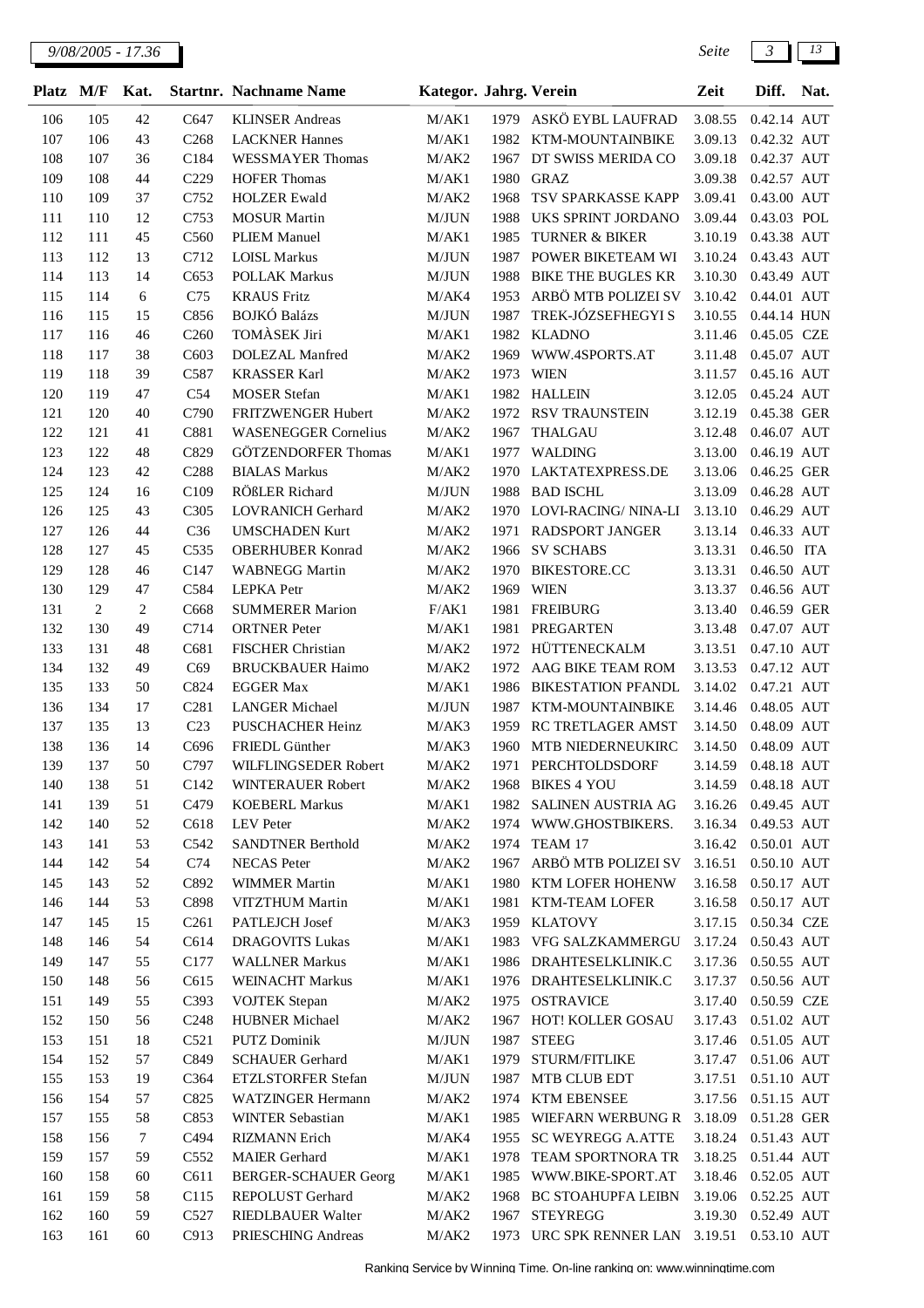| Platz      | M/F        | Kat.         |                  | <b>Startnr. Nachname Name</b>                 | Kategor. Jahrg. Verein |              |                                               | Zeit               | Diff.                      | Nat. |
|------------|------------|--------------|------------------|-----------------------------------------------|------------------------|--------------|-----------------------------------------------|--------------------|----------------------------|------|
| 164        | 162        | 61           | C868             | WEINBACHER Michael                            | M/AK1                  | 1979         | <b>BIKE TREFF STROBL</b>                      | 3.20.07            | 0.53.26 AUT                |      |
| 165        | 163        | 62           | C476             | <b>MITTENDORFER Thomas</b>                    | M/AK1                  | 1983         | <b>SALINEN AUSTRIA AG</b>                     | 3.20.36            | 0.53.55 AUT                |      |
| 166        | 164        | 61           | C440             | <b>SCHILCHER Herbert</b>                      | M/AK2                  | 1968         | RC DONAU FRITZI RA                            | 3.20.49            | 0.54.08 AUT                |      |
| 167        | 165        | 16           | C874             | <b>MARTERER Klaus</b>                         | M/AK3                  | 1958         | SPORT SCHERZ WÖRS                             | 3.20.49            | 0.54.08 AUT                |      |
| 168        | 166        | 1            | C686             | <b>BAUMGARTNER Hermann</b>                    | M/AK5                  | 1945         | <b>KTM</b>                                    | 3.20.50            | 0.54.09 AUT                |      |
| 169        | 167        | 62           | C433             | HINTRINGER Hans Jürgen                        | M/AK2                  | 1975         | RC BAD MÜHLLACKE                              | 3.20.50            | 0.54.09 AUT                |      |
| 170        | 168        | 20           | C834             | <b>FUSSI</b> Manuel                           | M/JUN                  | 1988         | <b>SUMAFRA</b>                                | 3.21.05            | 0.54.24 AUT                |      |
| 171        | 169        | 63           | C414             | <b>SUCHANEK Jan</b>                           | M/AK1                  | 1976         | <b>PRAGUE</b>                                 | 3.21.06            | 0.54.25 CZE                |      |
| 172        | 170        | 63           | C718             | <b>RAMSAUER Dominik</b>                       | M/AK2                  | 1975         | PROLIFE FITNESS&HE                            | 3.21.06            | 0.54.25 AUT                |      |
| 173        | 171        | 64           | C371             | DÖRING Tobias                                 | M/AK1                  | 1985         | MTB TEAM DÜNIB                                | 3.21.09            | 0.54.28 GER                |      |
| 174        | 172        | 65           | C310             | PIRINGER Robert                               | M/AK1                  | 1982         | <b>MATTIGHOFEN</b>                            | 3.21.11            | 0.54.30 AUT                |      |
| 175        | 173        | 66           | C537             | <b>TRILLSAM Armin</b>                         | M/AK1                  | 1983         | <b>SV SCHALCHEN</b>                           | 3.21.11            | 0.54.30 AUT                |      |
| 176        | 174        | 17           | C144             | STÖGNER Christian                             | M/AK3                  | 1962         | <b>BIKES 4 YOU</b>                            | 3.22.17            | 0.55.36 AUT                |      |
| 177        | 175        | 67           | C649             | <b>HOFER Lothar</b>                           | M/AK1                  | 1978         | <b>BAD AUSSEE</b>                             | 3.22.51            | 0.56.10 AUT                |      |
| 178        | 176        | 8            | C <sub>161</sub> | <b>JANKOVIC</b> Ivan                          | M/AK4                  | 1948         | <b>MERIDA PELOTON CU</b>                      | 3.22.51            | 0.56.10 SVK                |      |
| 179        | 177        | 64           | C114             | SAMETZ Christian                              | M/AK2                  | 1971         | <b>BC STOAHUPFA LEIBN</b>                     | 3.22.53            | 0.56.12 AUT                |      |
| 180        | 178        | 9            | C857             | <b>BRECKNER Johann</b>                        | M/AK4                  | 1955         | <b>BIKE TEAM ROMBERG</b>                      | 3.23.14            | 0.56.33 AUT                |      |
| 181        | 179        | 65           | C870             | <b>MAXONUS</b> Engelbert                      | M/AK2                  | 1966         | <b>ARDNING</b>                                | 3.23.15            | 0.56.34 AUT                |      |
| 182        | 180        | 18           | C <sub>250</sub> | NEUBACHER Ehrenfried                          | M/AK3                  | 1959         | HÜTTENECKALM                                  | 3.23.27            | 0.56.46 AUT                |      |
| 183        | 181        | 19           | C466             | <b>SCHEDER Alfons</b>                         | M/AK3                  | 1964         | RSC KLAUSEN-LEOPO                             | 3.23.39            | 0.56.58 AUT                |      |
| 184        | 182        | 66           | C671             | <b>MEDGYES</b> Gabor                          | M/AK2                  | 1975         | <b>GEAC</b>                                   | 3.23.44            | 0.57.03 HUN                |      |
| 185        | 183        | 20           | C <sub>257</sub> | <b>ONDRACEK Libor</b>                         | M/AK3                  | 1964         | KELLY'S BICYCLES                              | 3.23.50            | 0.57.09 CZE                |      |
| 186        | 184        | 21           | C239             | <b>PURER Adalbert</b>                         | M/AK3                  | 1964         | <b>HAUSRUCKBIKER</b>                          | 3.23.50            | 0.57.09 AUT                |      |
| 187        | 185        | 10           | C882             | <b>NEUHOFER Franz</b>                         | M/AK4                  | 1947         | SV STRAßWALCHEN                               | 3.24.07            | 0.57.26 AUT                |      |
| 188        | 3          | 3            | C730             | KOZELA Karolina                               | F/AK1                  | 1986         | RMF FM MOUNTAIN D                             | 3.24.08            | 0.57.27 POL                |      |
| 189        | 186        | 68           | C710             | <b>HUBER</b> Georg                            | M/AK1                  | 1986         | POWER BIKE TEAM WI                            | 3.24.08            | 0.57.27 AUT                |      |
| 190        | 187        | 67           | C909             | STÖCKL Gernot                                 | M/AK2                  | 1966         | RC DONAU FRITZI RA                            | 3.24.35            | 0.57.54 AUT                |      |
| 191        | 188        | 69           | C791             | <b>KÖBERL Franz</b>                           | M/AK1                  | 1982         | <b>GRUNDLSEE</b>                              | 3.24.42            | 0.58.01 AUT                |      |
| 192        | 189        | 68           | C117             | <b>HOFER Christian</b>                        | M/AK2                  | 1973         | <b>BC STOAHUPFA LEIBN</b>                     | 3.24.51            | 0.58.10 AUT                |      |
| 193        | 190        | 70           | C523             | <b>ECKMAIR</b> Georg                          | M/AK1                  | 1984         | <b>STEINERKIRCHEN</b>                         | 3.25.06            | 0.58.25 AUT                |      |
| 194        | 191        | 69           | C574             | <b>LAISTER Hannes</b>                         | M/AK2                  | 1974         | UTC HOHENEICH                                 | 3.25.12            | 0.58.31 AUT                |      |
| 195        | 192        | 71           | C736             | <b>DIETRICH Anton</b>                         | M/AK1                  | 1984         | STABIL STATTEGG                               | 3.25.33            | 0.58.52 AUT                |      |
| 196        | 4          | 4            | C <sub>249</sub> | <b>GRÜNDLER</b> Christina                     | F/AK1                  | 1978         | HSV ST. JOHANN TRIA<br>1988 RC ARBÖ SPARKASSE | 3.25.35            | 0.58.54 AUT                |      |
| 197        | 193        | 21           | C430             | <b>FUCHS</b> Stefan                           | M/JUN                  |              |                                               | 3.25.39            | 0.58.58 AUT                |      |
| 198        | 194        | 70           | C859             | <b>KLINGER Markus</b><br>KERSCHBAUMSTEINER Ma | M/AK2                  | 1975         | TEAM RKS STEPPENW                             |                    | 3.25.52  0.59.11  AUT      |      |
| 199<br>200 | 195<br>196 | 71<br>11     | C609<br>C532     | <b>SUCHY Erich</b>                            | M/AK2<br>M/AK4         | 1969<br>1954 | WWW.4SPORTS.AT<br><b>SV LOSENSTEIN</b>        | 3.26.14<br>3.26.24 | 0.59.33 AUT<br>0.59.43 AUT |      |
| 201        | 197        | $22\,$       | C607             | <b>BILLICH Bernhard</b>                       | M/JUN                  | 1987         | WWW.4SPORTS.AT                                | 3.26.29            | 0.59.48 AUT                |      |
| 202        | 5          | $\sqrt{5}$   | C902             | <b>SCHARNREITNER Heidi</b>                    | F/AK1                  |              | 1982 EYBL LAUFRAD STEY                        | 3.26.29            | 0.59.48 AUT                |      |
| 203        | 198        | 72           | C <sub>223</sub> | <b>KROIS</b> Helmut                           | M/AK2                  | 1972         | GRANIT BIKER KLEINZ                           | 3.26.38            | 0.59.57 AUT                |      |
| 204        | 199        | 72           | C80              | <b>RIEF</b> Andreas                           | M/AK1                  | 1976         | MBR 2RADCHAOTEN.                              | 3.26.45            | 1.00.04 AUT                |      |
| 205        | 6          | 6            | C344             | HOHENWARTER Elisabeth                         | F/AK1                  | 1979         | MBR 2RADCHAOTEN.                              | 3.26.45            | 1.00.04 AUT                |      |
| 206        | 200        | 73           | C498             | <b>THALER Wolfgang</b>                        | M/AK2                  | 1971         | <b>SCHENKER &amp; CO AG 1</b>                 | 3.26.50            | 1.00.09 AUT                |      |
| 207        | 201        | 74           | C613             | <b>EBNER</b> Wolfgang                         | M/AK2                  | 1971         | WWW.BIKESTORE.CC                              | 3.26.57            | 1.00.16 AUT                |      |
| 208        | 202        | 73           | C <sub>908</sub> | <b>MAIR Clemens</b>                           | M/AK1                  | 1976         | NEUMARKT AM WALL                              | 3.27.26            | 1.00.45 AUT                |      |
| 209        | 203        | 22           | C862             | PFAFFENLEHNER Johann                          | M/AK3                  | 1959         | TEAM NÖ HOBBY TRO                             | 3.27.28            | 1.00.47                    |      |
| 210        | 204        | 23           | C <sub>167</sub> | <b>BOROWSKI</b> Tomasz                        | M/AK3                  | 1965         | <b>CYKLOSPORT</b>                             | 3.27.30            | 1.00.49 POL                |      |
| 211        | 205        | 74           | C622             | <b>GRUBER Valentin</b>                        | M/AK1                  | 1983         | WWW.RADPOINT.COM                              | 3.27.39            | 1.00.58 AUT                |      |
| 212        | 206        | 24           | C561             | <b>FRIEDL Thomas</b>                          | M/AK3                  |              | 1964 TVN STADL-PAURA                          | 3.27.41            | 1.01.00 AUT                |      |
| 213        | 207        | 25           | C590             | <b>BAYERL Dietmar</b>                         | M/AK3                  |              | 1965 WIEN                                     | 3.27.43            | 1.01.02 AUT                |      |
| 214        | 208        | 75           | C893             | <b>LOHFEYER Anton</b>                         | M/AK1                  |              | 1979 LOFER                                    | 3.27.59            | 1.01.18 AUT                |      |
| 215        | 209        | 26           | C541             | <b>BRANDELIK Hans Peter</b>                   | M/AK3                  | 1958         | <b>TARSDORF</b>                               | 3.28.02            | 1.01.21 AUT                |      |
| 216        | 210        | 76           | C728             | <b>TERTING Manfred</b>                        | M/AK1                  | 1978         | <b>RCS GAT KEMPTEN</b>                        | 3.28.09            | 1.01.28 GER                |      |
| 217        | 211        | 75           | C431             | RUPPRECHT Andreas                             | M/AK2                  | 1974         | RC ARBÖ SPARKASSE                             | 3.28.16            | 1.01.35 AUT                |      |
| 218        | $\tau$     | $\mathbf{1}$ | C12              | <b>SCHWAB</b> Renate                          | F/AK2                  | 1969         | TEAM SPORT LICHTEN                            | 3.28.21            | 1.01.40 AUT                |      |
| 219        | 212        | 77           | C827             | <b>LEITNER Clemens</b>                        | M/AK1                  | 1982         | WWW.4SPORTS.AT                                | 3.28.30            | 1.01.49 AUT                |      |
| 220        | 213        | 78           | C802             | <b>KUBECEK Martin</b>                         | M/AK1                  | 1978         | <b>BROUMOV-OLIVETIN</b>                       | 3.28.50            | 1.02.09 CZE                |      |
| 221        | 214        | 76           | C748             | <b>MARGOTTI Robert</b>                        | M/AK2                  | 1969         | TEAM SPORT LICHTEN                            | 3.29.18            | 1.02.37 AUT                |      |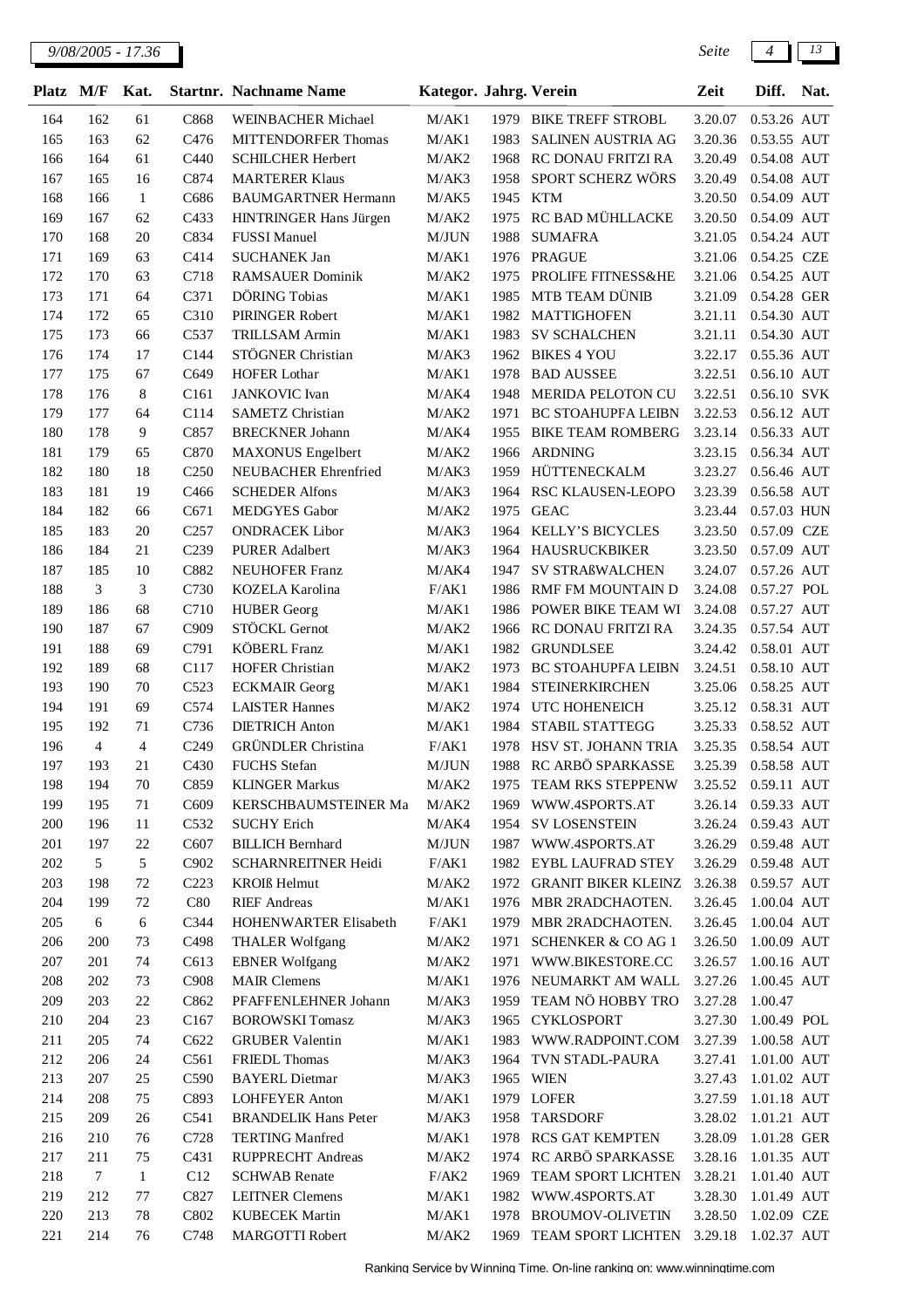| <b>Platz</b> | M/F        | Kat.         |                         | <b>Startnr. Nachname Name</b>                      | Kategor. Jahrg. Verein |           |                                      | Zeit               | Diff.                      | Nat. |
|--------------|------------|--------------|-------------------------|----------------------------------------------------|------------------------|-----------|--------------------------------------|--------------------|----------------------------|------|
| 222          | $8\,$      | 7            | C750                    | <b>ANGERER</b> Dominique                           | F/AK1                  |           | 1978 TIATHLONVEREIN MO               | 3.29.22            | 1.02.41 AUT                |      |
| 223          | 215        | 27           | C836                    | <b>BAMMER Reinhold</b>                             | M/AK3                  | 1965      | WWW.4SPORTS.AT                       | 3.29.36            | 1.02.55 AUT                |      |
| 224          | 216        | 77           | C758                    | <b>TRITSCHER Helmut</b>                            | M/AK2                  | 1975      | VFG-SALZKAMMERGU                     | 3.29.43            | 1.03.02 AUT                |      |
| 225          | 217        | 79           | C735                    | FÜREDER Markus                                     | M/AK1                  | 1977      | SK VÖEST                             | 3.29.46            | 1.03.05 AUT                |      |
| 226          | 218        | 78           | C88                     | <b>MIRBEK Markus</b>                               | M/AK2                  | 1970      | <b>B 7 FAHRRADZENTRU</b>             | 3.29.50            | 1.03.09 AUT                |      |
| 227          | 219        | 79           | C756                    | <b>POMBERGER Markus</b>                            | M/AK2                  | 1968      | VCP-SANITÄR                          | 3.29.52            | 1.03.11 AUT                |      |
| 228          | 220        | 80           | C302                    | <b>AUER Helmut</b>                                 | M/AK2                  | 1975      | LOVI-RACING                          | 3.29.57            | 1.03.16 AUT                |      |
| 229          | 221        | 80           | C474                    | <b>GRILL Christoph</b>                             | M/AK1                  | 1976      | SALINEN AUSTRIA AG                   | 3.30.10            | 1.03.29 AUT                |      |
| 230          | 222        | 81           | C495                    | <b>MANGARD</b> Stefan                              | M/AK1                  | 1978      | <b>SCARD</b>                         | 3.30.29            | 1.03.48 AUT                |      |
| 231          | 9          | $\mathbf{1}$ | C139                    | <b>SULZER Helga</b>                                | F/AK3                  | 1965      | <b>BIKE-TEAM-KAISER</b>              | 3.30.45            | 1.04.04 AUT                |      |
| 232          | 223        | 82           | C72                     | <b>BERGMÜLLER</b> Peter                            | M/AK1                  | 1978      | ANNABERG IM LAMM                     | 3.30.50            | 1.04.09 AUT                |      |
| 233          | 224        | $\sqrt{2}$   | C884                    | <b>REICHMANN Helmut</b>                            | M/AK5                  | 1942      | WSV WALDENSTEIN                      | 3.30.53            | 1.04.12 AUT                |      |
| 234          | 225        | 81           | C421                    | <b>CECON Markus</b>                                | M/AK2                  | 1967      | RACING COOPERATIO                    | 3.31.21            | 1.04.40 AUT                |      |
| 235          | 226        | 28           | C477                    | <b>BROCHENBERGER Johann</b>                        | M/AK3                  | 1964      | SALINEN AUSTRIA AG                   | 3.31.27            | 1.04.46 AUT                |      |
| 236          | 227        | 83           | C497                    | <b>POPP</b> Thomas                                 | M/AK1                  | 1978      | <b>SCARD</b>                         | 3.31.29            | 1.04.48 AUT                |      |
| 237          | 228        | 84           | C224                    | <b>SCALET Jürgen</b>                               | M/AK1                  | 1979      | WWW.4SPORTS.AT                       | 3.31.35            | 1.04.54 AUT                |      |
| 238          | 229        | 82           | C222                    | <b>BAUMANN</b> Franz                               | M/AK2                  | 1973      | WWW.4SPORTS.AT                       | 3.31.35            | 1.04.54 AUT                |      |
| 239          | 230        | 85           | C357                    | PECINA Jakub                                       | M/AK1                  | 1986      | <b>MELNIK</b>                        | 3.32.06            | 1.05.25 CZE                |      |
| 240          | 231        | 86           | C <sub>45</sub>         | <b>PUCHINGER Florian</b>                           | M/AK1                  | 1982      | MTB OBERTRAUN                        | 3.32.24            | 1.05.43 AUT                |      |
| 241          | 232        | 3            | C <sub>35</sub>         | <b>UMLAUF</b> Egmont                               | M/AK5                  | 1943      | <b>KREMS</b>                         | 3.32.40            | 1.05.59 AUT                |      |
| 242          | 233        | 29           | C860                    | WEIßENSTEINER Herbert                              | M/AK3                  | 1965      | <b>DERSELBE</b>                      | 3.32.57            | 1.06.16 AUT                |      |
| 243          | 234        | 87           | C795                    | HITZELHAMMER Engelbert                             | M/AK1                  | 1976      | <b>LIETZ SPORT</b>                   | 3.33.02            | 1.06.21 AUT                |      |
| 244          | 235        | 23           | C846                    | STÖGNER Valentin                                   | M/JUN                  | 1988      | <b>BAD ISCHL</b>                     | 3.33.02            | 1.06.21 AUT                |      |
| 246          | 237        | 84           | C796                    | METZENBAUER Norbert                                | M/AK2                  | 1970      | <b>RLV ASPANG</b>                    | 3.33.22            | 1.06.41 AUT                |      |
| 245          | 236        | 83           | C528                    | RINGHOFER Michael                                  | M/AK2                  | 1973      | SU RLV SPARKASSE A                   | 3.33.22            | 1.06.41 AUT                |      |
| 247          | 238        | 85           | C610                    | <b>GRAEF Hans</b>                                  | M/AK2                  | 1968      | WWW.ATTERBIKE.AT                     | 3.33.39            | 1.06.58 AUT                |      |
| 248          | 239        | 88           | C879                    | FREIMUELLER Mathias                                | M/AK1                  | 1982      | <b>SCHARNSTEIN</b>                   | 3.33.44            | 1.07.03 AUT                |      |
| 249          | 240        | 86           | C373                    | STEINHÄUSLER Thomas                                | M/AK2                  | 1971      | MTBC PETER MAX MA                    | 3.33.44            | 1.07.03 AUT                |      |
| 250          | 241        | 89           | C526                    | HILLINGRATHNER Günther                             | M/AK1                  | 1976      | STEINERKIRCHEN AN                    | 3.33.53            | 1.07.12 AUT                |      |
| 251          | 242        | 87           | C <sub>230</sub>        | <b>GOLLER Andreas</b>                              | M/AK2                  | 1966      | <b>GRUPO DI GENERALI</b>             | 3.34.02            | 1.07.21 AUT                |      |
| 252          | 243        | 88           | C852                    | KERSCHBAUMER Herbert                               | M/AK2                  | 1967      | <b>ELSBETHEN</b>                     | 3.34.21            | 1.07.40 AUT                |      |
| 253          | 244        | 12           | C85                     | <b>MAIR Karl</b>                                   | M/AK4                  | 1952      | ATTNANG-PUCHHEIM                     | 3.34.56            | 1.08.15 AUT                |      |
| 254          | 10         | 8            | C <sub>277</sub>        | HÖLLER Isabell                                     | F/AK1                  | 1980      | KTM-MOUNTAINBIKE                     | 3.35.43            | 1.09.02 AUT                |      |
| 255          | 245        | 90           | C814                    | <b>STARK Bernhard</b>                              | M/AK1                  |           | 1976 FAC MTB PUSAR FRIE              | 3.35.45            | 1.09.04 AUT                |      |
| 256          | 246        | 24           | C889                    | WUYTS Yentl                                        | M/JUN                  | 1987 LIER |                                      | 3.36.08            | 1.09.27 BEL                |      |
| 257          | 247        | 91           | C <sub>286</sub>        | EISENSCHENK Richard                                | M/AK1                  | 1981      | KTM-MOUNTAINBIKE                     | 3.36.11            | 1.09.30 AUT                |      |
| 258          | 248        | 92           | C369                    | <b>GOLL Bernhard</b>                               | M/AK1                  | 1981      | MTB ST.MARIEN                        | 3.36.21            | 1.09.40 AUT                |      |
| 259          | 249        | 93           | C669                    | <b>KUNZ</b> Tobias                                 | M/AK1                  | 1982      | <b>GABLENZ</b>                       | 3.36.42            | 1.10.01 GER                |      |
| 260          | 250        | 89           | C739                    | <b>WOSTAL Thomas</b>                               | M/AK2                  | 1970      | KTM-MOUNTAINBIKE                     | 3.36.56            | 1.10.15 AUT                |      |
| 261          | 251        | 94           | C787                    | <b>BACHLER Christian</b>                           | M/AK1                  |           | 1982 MBR2RADCHAOTEN.C                | 3.37.01            | 1.10.20 AUT                |      |
| 262          | 252        | 90           | C749                    | <b>SVECENY Konrad</b>                              | M/AK2                  | 1969      | TEAM SPORT NORA T                    | 3.37.25            | 1.10.44 AUT                |      |
| 264          | 254        | 25           | C858                    | <b>KÜHN</b> Carlo                                  | M/JUN                  | 1988      | SV SACHSEN 90 WERD                   | 3.37.38            | 1.10.57 GER                |      |
| 263          | 253        | 95           | C558                    | HILLINGRATHNER Thomas                              | M/AK1                  | 1977      | TT-STEINERKIRCHEN                    | 3.37.38            | 1.10.57 AUT                |      |
| 265          | 255        | 96           | C124                    | <b>KASERER Christoph</b>                           | M/AK1                  | 1977      | <b>BIKE CLUB PINZGAU</b>             | 3.37.38            | 1.10.57 AUT                |      |
| 266          | 256        | 91           | C <sub>125</sub>        | <b>EDER</b> Christian<br>TANNHÄUSER Klaus          | M/AK2                  | 1973      | <b>BIKE CLUB PINZGAU</b>             | 3.37.38            | 1.10.57 AUT                |      |
| 267          | 257        | 92           | C384                    |                                                    | M/AK2                  | 1968      | ÖAMTC RMC BAD GR                     | 3.37.40            | 1.10.59 AUT                |      |
| 268<br>269   | 258<br>259 | 30<br>97     | C <sub>26</sub><br>C624 | <b>HALMER Bernhard</b><br><b>JUNGWIRTH Andreas</b> | M/AK3<br>M/AK1         | 1961      | <b>WIEN</b><br>1980 WWW.RADPOINT.COM | 3.37.54<br>3.37.56 | 1.11.13 AUT<br>1.11.15 AUT |      |
| 270          | 260        | 26           | C31                     | <b>KRAINER Thomas</b>                              | M/JUN                  |           | 1988 RC DONAU FRITZI RA              | 3.38.31            | 1.11.50 AUT                |      |
| 271          | 261        | 98           | C427                    | <b>SCHMID Matthias</b>                             |                        |           | 1982 RADSPORT PFISTER                | 3.38.34            | 1.11.53 GER                |      |
| 272          | 262        | 93           | C164                    | RZESZOWSKI Tomasz                                  | M/AK1<br>M/AK2         | 1968      | <b>CYKLOSPORT</b>                    | 3.38.42            | 1.12.01 POL                |      |
| 273          | 263        | 94           | C504                    | <b>BARAN</b> Martin                                | $M/AK2$                | 1972      | MERIDA PELOTON CU                    | 3.39.14            | 1.12.33 SVK                |      |
| 274          | 264        | 13           | C708                    | <b>KRKOSKA</b> Stepan                              | M/AK4                  | 1950      | <b>OSTRAVICE</b>                     | 3.39.19            | 1.12.38 CZE                |      |
| 275          | 265        | 99           | C682                    | <b>OITZINGER Herbert</b>                           | M/AK1                  | 1979      | HÜTTENECKALM                         | 3.39.19            | 1.12.38 AUT                |      |
| 276          | 266        | 95           | C733                    | <b>MOSER Stefan</b>                                | M/AK2                  | 1967      | <b>SCHENKER &amp; CO AG 2</b>        | 3.40.08            | 1.13.27 AUT                |      |
| 277          | 267        | 96           | C901                    | <b>NEUHAUSER Ernst</b>                             | M/AK2                  | 1972      | PETTENBACH                           | 3.40.11            | 1.13.30 AUT                |      |
| 278          | 11         | 9            | C14                     | HOFSTÄTTER Nina                                    | F/AK1                  | 1981      | <b>TEAM BAUZONE</b>                  | 3.40.22            | 1.13.41 AUT                |      |
| 279          | 268        | 97           | C394                    | <b>KORECEK Pavel</b>                               | M/AK2                  |           | 1973 PAKLI SPORT CLUB                | 3.40.30            | 1.13.49 CZE                |      |
|              |            |              |                         |                                                    |                        |           |                                      |                    |                            |      |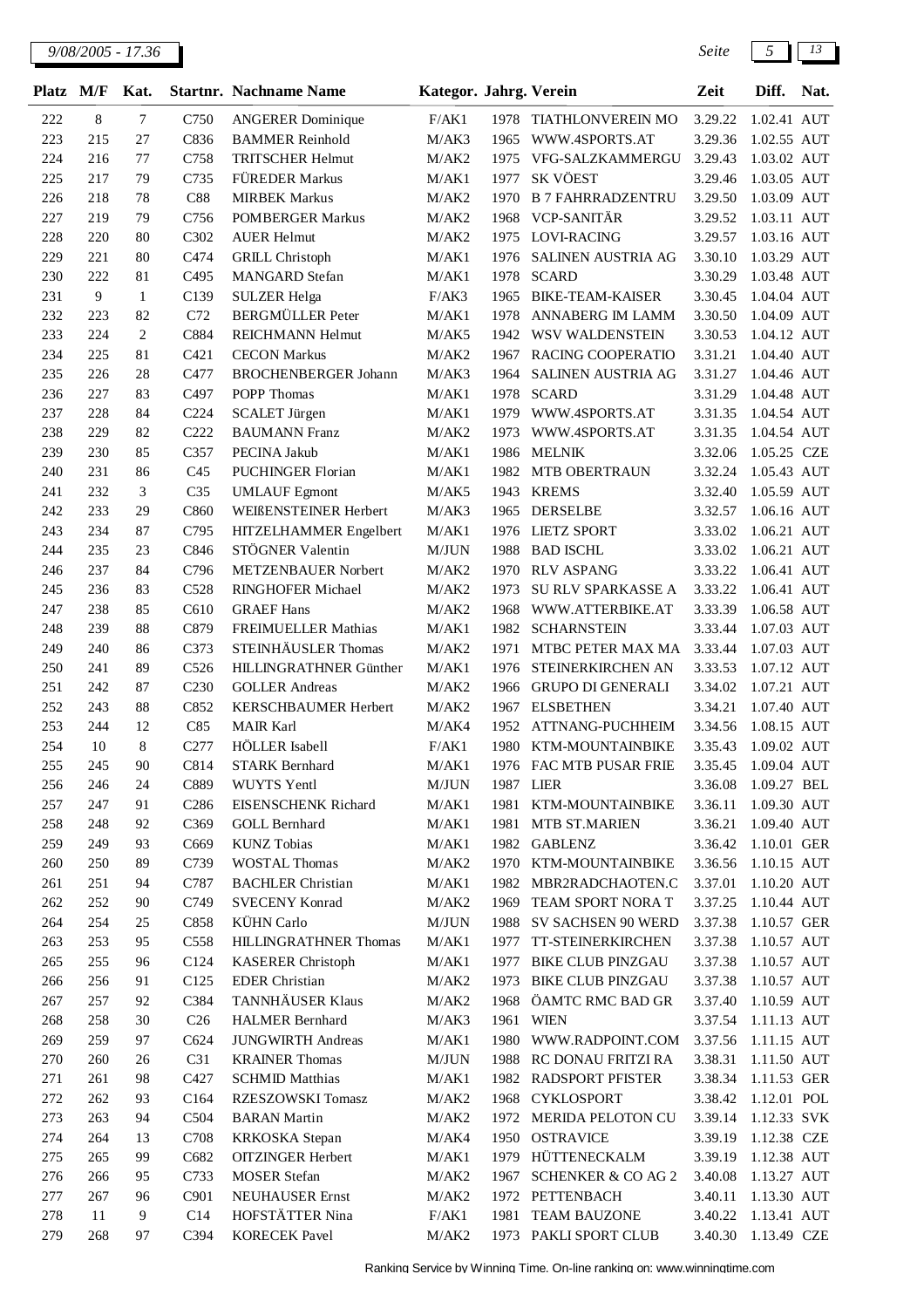| <b>Platz</b> | M/F        | Kat.           |                  | <b>Startnr.</b> Nachname Name              | Kategor. Jahrg. Verein |              |                                       | Zeit                | Diff.                      | Nat. |
|--------------|------------|----------------|------------------|--------------------------------------------|------------------------|--------------|---------------------------------------|---------------------|----------------------------|------|
| 280          | 269        | 98             | C354             | <b>KVASNICKA</b> Ales                      | M/AK2                  |              | 1974 MELNIK                           | 3.40.37             | 1.13.56 CZE                |      |
| 281          | 270        | 100            | C397             | PTACEK Jan                                 | M/AK1                  | 1977         | PAKLI SPORT KLUB                      | 3.41.39             | 1.14.58 CZE                |      |
| 282          | 271        | 99             | C308             | <b>LAIMER</b> Günther                      | M/AK2                  | 1972         | <b>MARTINS BIKE SHOP</b>              | 3.41.39             | 1.14.58 AUT                |      |
| 283          | 272        | 100            | C510             | <b>CERNY</b> Frantisek                     | M/AK2                  | 1969         | SKH ÙK MOST                           | 3.41.49             | 1.15.08 CZE                |      |
| 284          | 273        | 31             | C709             | <b>SEBEK Daniel</b>                        | M/AK3                  | 1962         | PAKLI SPORT KLUB                      | 3.41.55             | 1.15.14 CZE                |      |
| 285          | 274        | 32             | C <sub>469</sub> | <b>DOBETSBERGER Franz</b>                  | M/AK3                  | 1961         | <b>RSV WIESINGER</b>                  | 3.42.03             | 1.15.22 AUT                |      |
| 286          | 275        | 101            | C348             | <b>PENZ</b> Manuel                         | M/AK1                  | 1982         | MBR 2RADCHAOTEN.                      | 3.42.29             | 1.15.48 AUT                |      |
| 287          | 276        | 101            | C783             | <b>LAMPINEN</b> Juhana                     | M/AK2                  | 1971         | KTM-MOUNTAINBIKE                      | 3.42.39             | 1.15.58 AUT                |      |
| 288          | 277        | 33             | C <sub>235</sub> | <b>RIEBERER Stefan</b>                     | M/AK3                  | 1965         | WWW.4SPORTS.AT                        | 3.42.43             | 1.16.02 AUT                |      |
| 289          | 278        | 102            | C104             | <b>LAIMER Andreas Di</b>                   | M/AK2                  | 1973         | <b>BAD ISCHL</b>                      | 3.42.44             | 1.16.03 AUT                |      |
| 290          | 279        | 27             | C864             | <b>GAJDICS</b> Peter                       | M/JUN                  | 1988         | <b>BIKE ZONE GÖDÖLLO</b>              | 3.42.55             | 1.16.14 HUN                |      |
| 291          | 280        | 103            | C661             | LOIDOLT Hans-peter                         | M/AK2                  | 1974         | <b>DIRT &amp; DUST</b>                | 3.42.59             | 1.16.18 AUT                |      |
| 292          | 12         | $\overline{c}$ | C15<br>C556      | GASPERL Olga Andrea<br><b>VALKO</b> Eduard | F/AK2                  | 1968<br>1952 | <b>MOUNTAINBIKECLUB</b>               | 3.43.01<br>3.43.02  | 1.16.20 AUT                |      |
| 293<br>294   | 281<br>282 | 14<br>15       | C317             | <b>MAYR</b> Winfried                       | M/AK4<br>M/AK4         | 1955         | MERIDA PELOTON CU<br>MBR 2RADCHAOTEN. | 3.43.09             | 1.16.21 SVK<br>1.16.28 AUT |      |
| 295          | 283        | 16             | C911             | <b>WATZINGER Karl</b>                      | M/AK4                  | 1954         | <b>SCHÖRFLING</b>                     | 3.43.10             | 1.16.29 AUT                |      |
| 296          | 284        | 34             | C680             | <b>MACHTLINGER Erwin</b>                   | M/AK3                  | 1965         | <b>UNION ST. MARIENKIR</b>            | 3.43.18             | 1.16.37 AUT                |      |
| 297          | 285        | 104            | C627             | <b>SAILER Christoph</b>                    | M/AK2                  | 1970         | WWW.SPORT-HADERE                      | 3.43.25             | 1.16.44 AUT                |      |
| 298          | 286        | 102            | C <sub>299</sub> | <b>FUCHS</b> Michael                       | M/AK1                  | 1984         | LINZ/DONAU                            | 3.43.49             | 1.17.08 AUT                |      |
| 299          | 287        | 103            | C676             | CMARADA Juraj                              | M/AK1                  | 1982         | HESO-COM TRNAVA                       | 3.43.56             | 1.17.15 SVK                |      |
| 300          | 288        | 105            | C833             | <b>HITZL Roland</b>                        | M/AK2                  | 1974         | UNION UNGENACH                        | 3.44.03             | 1.17.22 AUT                |      |
| 301          | 289        | 106            | C411             | <b>KRASNAN Jan</b>                         | M/AK2                  | 1974         | MBR 2RADCHAOTEN.                      | 3.44.05             | 1.17.24 SVK                |      |
| 302          | 290        | 104            | C341             | <b>GUMPINGER Andreas</b>                   | M/AK1                  | 1986         | MBR 2RADCHAOTEN.                      | 3.44.21             | 1.17.40 AUT                |      |
| 303          | 291        | 35             | C651             | <b>HANL</b> Franz                          | M/AK3                  | 1961         | <b>BAD ISCHL</b>                      | 3.44.41             | 1.18.00 AUT                |      |
| 304          | 292        | 36             | C861             | <b>GRUBER Herbert</b>                      | M/AK3                  | 1963         | <b>STEINERKIRCHEN</b>                 | 3.44.42             | 1.18.01 AUT                |      |
| 305          | 293        | 107            | C617             | <b>GREUNZ</b> Christian                    | M/AK2                  | 1974         | WWW.GHOSTBIKERS.                      | 3.44.47             | 1.18.06 AUT                |      |
| 306          | 294        | 108            | C309             | <b>LAIMER Richard</b>                      | M/AK2                  | 1975         | <b>MARTINS BIKE SHOP</b>              | 3.44.48             | 1.18.07 AUT                |      |
| 307          | 13         | 3              | C18              | <b>POTOCNIK Hermine</b>                    | F/AK2                  | 1966         | RADSPORT JANGER                       | 3.44.54             | 1.18.13 AUT                |      |
| 308          | 295        | 105            | C807             | <b>WALLMANN Peter</b>                      | M/AK1                  | 1976         | <b>GOLLING</b>                        | 3.45.20             | 1.18.39 AUT                |      |
| 309          | 296        | 37             | C855             | <b>NEUMAIR</b> Engelbert                   | M/AK3                  | 1961         | RC WALS SIEZENHEIM                    | 3.45.21             | 1.18.40 AUT                |      |
| 310          | 297        | 109            | C64              | <b>HENSELER</b> Gunter                     | M/AK2                  | 1970         | <b>BERLIN</b>                         | 3.45.42             | 1.19.01 GER                |      |
| 311          | 298        | 110            | C667             | <b>TROPPMAIR Robert</b>                    | M/AK2                  | 1975         | WWW.RADPOINT.COM                      | 3.45.42             | 1.19.01 AUT                |      |
| 312<br>313   | 299<br>300 | 111            | C781<br>C503     | DÖLLERER Josef<br>JÄGER Roman              | M/AK2                  | 1968         | <b>ENNS</b><br>1971 SCHWECHAT         | 3.45.43<br>3.45.46  | 1.19.02 AUT                |      |
| 314          | 301        | 112            | C845             | WIESHAIDER Leo                             | M/AK2<br>M/AK1         |              | 1983 RC KKR FISCHLHAM                 | 3.45.49 1.19.08 AUT | 1.19.05 AUT                |      |
| 315          | 302        | 106<br>28      | C <sub>116</sub> | <b>KLEMENCIC Oliver</b>                    | M/JUN                  | 1988         | <b>BC STOAHUPFA LEIBN</b>             | 3.45.50             | 1.19.09 AUT                |      |
| 316          | 14         | 10             | C551             | EIPELDAUER Elana                           | F/AK1                  | 1977         | TEAM SPORTNORA TR                     | 3.45.56             | 1.19.15 AUT                |      |
| 317          | 303        | 38             | C119             | <b>STANGL Franz</b>                        | M/AK3                  | 1961         | <b>BIEDERMANNSDORF</b>                | 3.46.02             | 1.19.21 AUT                |      |
| 318          | 304        | 113            | C606             | <b>KEGLER Ronald</b>                       | M/AK2                  |              | 1968 WWW.4SPORTS.AT                   | 3.46.02             | 1.19.21 AUT                |      |
| 319          | 305        | 114            | C592             | <b>LIST Bruno</b>                          | M/AK2                  |              | 1969 WIENER NEUDORF                   | 3.46.18             | 1.19.37 AUT                |      |
| 320          | 306        | 107            | C312             | <b>JOCHAM Andreas</b>                      | M/AK1                  |              | 1983 MATTSEE                          | 3.46.27 1.19.46 AUT |                            |      |
| 321          | 307        | 39             | C570             | <b>LECHNER Helmut</b>                      | M/AK3                  | 1959         | DT SWISS MERIDA CO                    | 3.46.54             | 1.20.13 AUT                |      |
| 322          | 308        | 115            | C <sub>209</sub> | PICHLMAIR Gerald                           | M/AK2                  | 1971         | <b>GAISBOCK</b>                       | 3.47.04             | 1.20.23 AUT                |      |
| 323          | 309        | 116            | C872             | KRONAWETTLEITNER Ingo                      | M/AK2                  | 1973         | ABERSEE                               | 3.47.19             | 1.20.38 AUT                |      |
| 324          | 310        | 117            | C79              | <b>FRICK Michael</b>                       | M/AK2                  | 1966         | ARMADILLOS RACING                     | 3.47.36             | 1.20.55 AUT                |      |
| 325          | 311        | 118            | C359             | AICHRIEDLER Wilhelm                        | M/AK2                  | 1967         | MONDSEE HAUS                          | 3.47.37             | 1.20.56 AUT                |      |
| 326          | 312        | 119            | C <sub>226</sub> | <b>HOFER Reinhard</b>                      | M/AK2                  | 1975         | GRAZ                                  | 3.47.49 1.21.08 AUT |                            |      |
| 327          | 313        | 120            | C361             | KERSCHBAUMER Gerhard                       | M/AK2                  |              | 1966 MONDSEE HAUS                     | 3.47.57 1.21.16 AUT |                            |      |
| 328          | 314        | 40             | C775             | <b>AIGNER Erich</b>                        | M/AK3                  | 1963         | <b>TOYOTA AIGNER</b>                  | 3.47.58 1.21.17 AUT |                            |      |
| 329          | 315        | 121            | C99              | <b>MOELLER</b> Peter                       | $\rm M/AK2$            |              | 1968 BAD GOISERN                      | 3.48.39 1.21.58 AUT |                            |      |
| 330          | 316        | 41             | C543             | HOLZMANN Friedrich Dipl. I                 | M/AK3                  | 1964         | ARMADILLOS RACING                     | 3.49.05             | 1.22.24 AUT                |      |
| 331          | 317        | 42             | C762             | TREMETZBERGER Martin                       | M/AK3                  | 1957         | WWS SERVICE TECHNI 3.49.08            |                     | 1.22.27 AUT                |      |
| 332          | 318        | 122            | C645             | NEUBAUER Michael                           | M/AK2                  | 1969         | <b>ARMADILLOS RACING</b>              | 3.49.19             | 1.22.38 AUT                |      |
| 333          | 319        | 43             | C880             | <b>URICH Christian</b>                     | M/AK3                  | 1963         | PURKERSDORF                           | 3.49.26             | 1.22.45 AUT                |      |
| 334          | 320        | 108            | C <sub>153</sub> | <b>BRACHER Stefan</b>                      | M/AK1                  |              | 1985 BRRK                             | 3.49.29             | 1.22.48 AUT                |      |
| 335          | 321        | 123            | C896             | PREM Peter                                 | M/AK2                  |              | 1974 WESTENDORF/TIROL                 | 3.49.36             | 1.22.55 AUT                |      |
| 336          | 322<br>15  | 109            | C355             | <b>RUDY</b> Tomas                          | M/AK1                  | 1977         | <b>MELNIK</b>                         | 3.49.41             | 1.23.00 CZE                |      |
| 337          |            | 11             | C57              | <b>MERTL Marion</b>                        | F/AK1                  |              | 1979 GOLLING                          | 3.49.51 1.23.10 AUT |                            |      |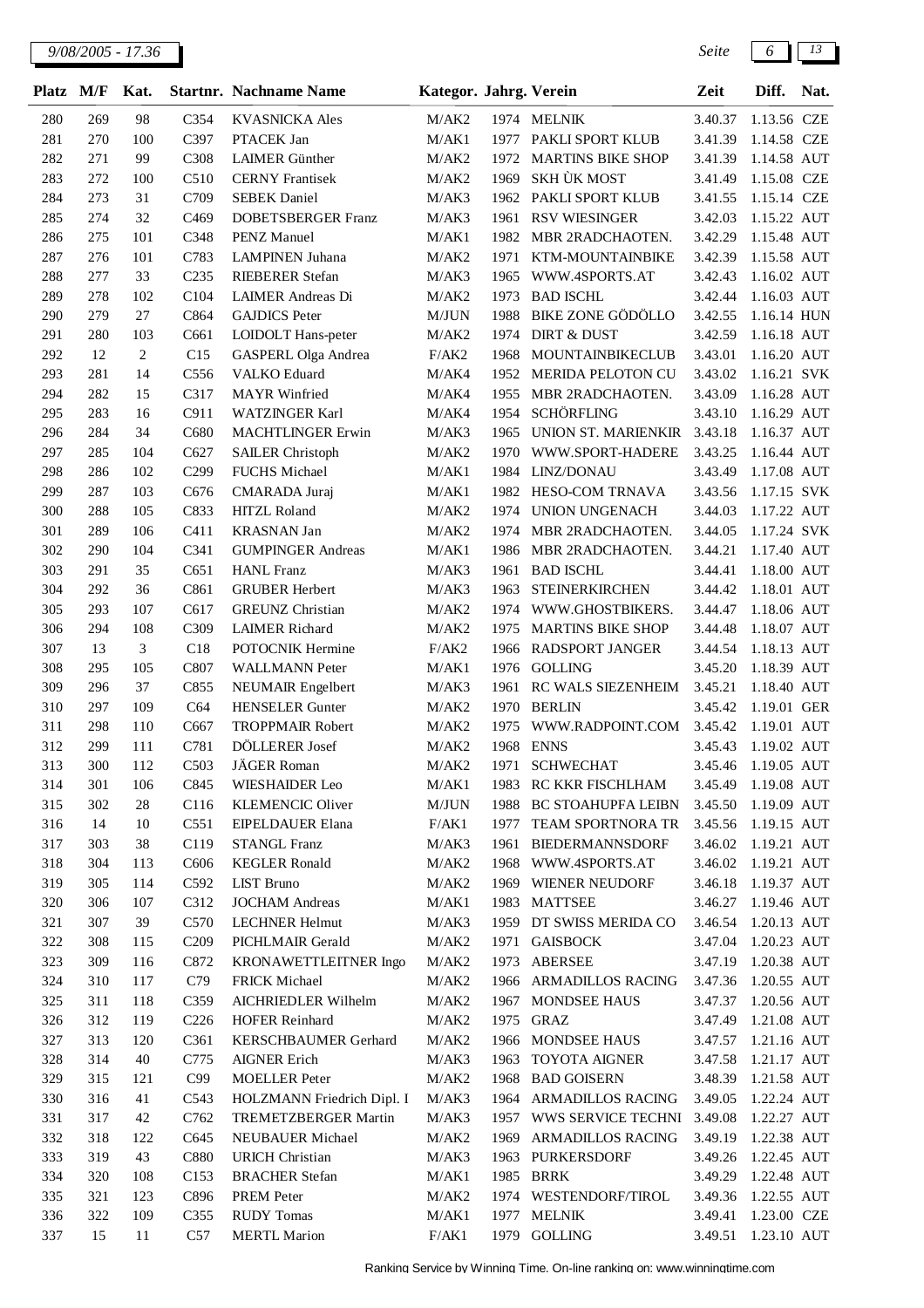| Platz      | M/F       | Kat.              |                   | <b>Startnr.</b> Nachname Name               | Kategor. Jahrg. Verein |           |                                | Zeit                | Diff.                      | Nat. |
|------------|-----------|-------------------|-------------------|---------------------------------------------|------------------------|-----------|--------------------------------|---------------------|----------------------------|------|
| 338        | 323       | 44                | C <sub>520</sub>  | PRANDSTÖTTER Gerhard                        | M/AK3                  |           | 1964 STARBIKE                  | 3.50.09             | 1.23.28 AUT                |      |
| 339        | 324       | 124               | C <sub>285</sub>  | POZZOBON Mario                              | M/AK2                  | 1971      | KTM-MOUNTAINBIKE               | 3.50.29             | 1.23.48 AUT                |      |
| 340        | 325       | 110               | C346              | <b>HABLASCH Thomas</b>                      | M/AK1                  | 1981      | MBR 2RADCHAOTEN.               | 3.50.33             | 1.23.52 AUT                |      |
| 341        | 326       | 125               | C904              | NÖßLBÖCK Mario                              | M/AK2                  | 1968      | <b>ELSBETHEN</b>               | 3.50.39             | 1.23.58 AUT                |      |
| 342        | 327       | 126               | C789              | <b>GREB</b> Robert                          | M/AK2                  | 1968      | <b>BERLIN</b>                  | 3.50.45             | 1.24.04 GER                |      |
| 343        | 328       | 127               | C817              | <b>WAGNER Michael</b>                       | M/AK2                  | 1967      | MBR 2RADCHAOTEN.               | 3.50.49             | 1.24.08 AUT                |      |
| 344        | 329       | 128               | C835              | <b>POSCH Robert</b>                         | M/AK2                  | 1966      | DSG UNION RAIKA PF             | 3.51.05             | 1.24.24 AUT                |      |
| 345        | 330       | 45                | C582              | FAAST Gerhard                               | M/AK3                  | 1960      | <b>WIEN</b>                    | 3.51.07             | 1.24.26 AUT                |      |
| 346        | 331       | 129               | C <sub>236</sub>  | <b>GROSS Jürgen</b>                         | M/AK2                  | 1975      | <b>HAGEBANK VOLKSBA</b>        | 3.51.16             | 1.24.35 AUT                |      |
| 347        | 332       | 111               | C228              | <b>SAURUG Wolfgang</b>                      | M/AK1                  | 1976      | <b>GRAZ</b>                    | 3.51.20             | 1.24.39 AUT                |      |
| 348        | 333       | 112               | C470              | <b>RUBY Daniel</b>                          | M/AK1                  | 1978      | RUBYS MACHINE TEA              | 3.51.34             | 1.24.53 AUT                |      |
| 349        | 334       | 46                | C383              | <b>FUSSI</b> Franz                          | M/AK3                  | 1962      | <b>SUMAFRA</b>                 | 3.51.46             | 1.25.05 AUT                |      |
| 350        | 335       | 29                | C100              | KREUZHUBER Bernhard                         | M/JUN                  | 1988      | <b>BAD GOISERN</b>             | 3.51.55             | 1.25.14 AUT                |      |
| 351        | 336       | 130               | C585              | <b>SIGMUND Marcus</b>                       | M/AK2                  | 1969      | <b>WIEN</b>                    | 3.52.11             | 1.25.30 AUT                |      |
| 352        | 337       | 113               | C492              | <b>LUGSTEIN Herbert</b>                     | M/AK1                  | 1982      | <b>SALZBURG</b>                | 3.52.13             | 1.25.32 AUT                |      |
| 353        | 338       | 47                | C567              | <b>BRUNNMAIR Martin</b>                     | M/AK3                  | 1961      | UNION ST. MARIENKIR            | 3.52.14             | 1.25.33 AUT                |      |
| 354        | 339       | 131               | C73               | STURMLECHNER Ewald                          | M/AK2                  | 1975      | ARBÖ HAUPTMANN R               | 3.52.14             | 1.25.33 AUT                |      |
| 355        | 340       | 114               | C <sub>200</sub>  | PUCHEGGER Peter                             | M/AK1                  | 1978      | <b>FIT FOR KIG</b>             | 3.52.21             | 1.25.40 AUT                |      |
| 356        | 341       | 48                | C887              | <b>MAIER</b> Peter                          | M/AK3                  | 1964      | ARBÖ PILLERSEEBIKE             | 3.52.23             | 1.25.42 AUT                |      |
| 357        | 342       | 115               | C <sub>480</sub>  | <b>ENGL Horst</b>                           | M/AK1                  | 1983      | SALINEN AUSTRIA AG             | 3.52.28             | 1.25.47 AUT                |      |
| 358        | 343       | 116               | C356              | <b>RAMPAS Lukas</b>                         | M/AK1                  | 1984      | <b>MELNIK</b>                  | 3.52.41             | 1.26.00 CZE                |      |
| 359        | 344       | 49                | C33               | <b>GIEFING Werner</b>                       | M/AK3                  | 1961      | TEAM SPORT NORA                | 3.52.44             | 1.26.03 AUT                |      |
| 360        | 345       | 132               | C332              | SEIPT Herbert Jun.                          | M/AK2                  | 1970      | MBR 2RADCHAOTEN.               | 3.52.45             | 1.26.04 AUT                |      |
| 361        | 346       | 117               | C792              | <b>SZYMON Pioro</b>                         | M/AK1                  | 1982      | <b>CYKLOSPORT</b>              | 3.52.59             | 1.26.18                    |      |
| 362        | 16        | $\overline{4}$    | C608              | <b>THORWARTL</b> Irene                      | F/AK2                  | 1975      | WWW.4SPORTS.AT                 | 3.53.21             | 1.26.40 AUT                |      |
| 363        | 347       | 118               | C39               | <b>ZELLER Valentin</b>                      | M/AK1                  | 1977      | VFG SALZKAMMERGU               | 3.53.21             | 1.26.40 AUT                |      |
| 364        | 348       | 133               | C <sub>270</sub>  | <b>KÖLBL</b> Karl                           | M/AK2                  | 1967      | KTM-MOUNTAINBIKE               | 3.53.23             | 1.26.42 AUT                |      |
| 365        | 349       | 50                | C565              | <b>REHRL Werner</b>                         | M/AK3                  | 1965      | UNION MTB CLUB KO              | 3.53.39             | 1.26.58 AUT                |      |
| 366        | 350       | 119               | C <sub>2</sub> 12 | WEICKL Stefan                               | M/AK1                  | 1977      | <b>GAISBOCK</b>                | 3.53.47             | 1.27.06 AUT                |      |
| 367        | 351       | 120               | C121              | <b>AIGNER Martin</b>                        | M/AK1                  | 1976      | <b>BIERFRÄSN</b>               | 3.53.59             | 1.27.18 AUT                |      |
| 368        | 352       | 134               | C765              | <b>HAGER Markus</b>                         | M/AK2                  | 1969      | WWW.GHOSTBIKERS.               | 3.54.02             | 1.27.21 AUT                |      |
| 369        | 353       | 135               | C347              | <b>MEIER Harald</b>                         | M/AK2                  | 1972      | MBR 2RADCHAOTEN.               | 3.54.03             | 1.27.22 AUT                |      |
| 370        | 354       | 51                | C <sub>298</sub>  | <b>SCHENK Johannes</b>                      | M/AK3                  | 1958      | LINZ                           | 3.54.04             | 1.27.23 AUT                |      |
| 371        | 355       | 136               | C <sub>213</sub>  | <b>ZAHRADKA Klaus</b>                       | M/AK2                  | 1969      | GMÜND/NIEDERÖSTE               | 3.54.10             | 1.27.29 AUT                |      |
| 372        | 356       | 137               | C201              | SEIDL Stefan                                | M/AK2                  |           | 1975 FRANKENMARKT              | 3.54.12             | 1.27.31 AUT                |      |
| 373        | 357<br>17 | 138<br>$\sqrt{5}$ | C744              | MÜLLNER Christian                           | M/AK2                  | 1966      | <b>TAXI SCHLAGER</b>           | 3.54.16             | 1.27.35 AUT<br>1.27.50 AUT |      |
| 374        |           |                   | C663<br>C578      | <b>MIKSCHE Astrid</b>                       | F/AK2                  |           | 1970 DRAHTESELKLINIK.C         | 3.54.31             |                            |      |
| 375<br>376 | 18<br>358 | 12<br>17          | C307              | SITAVANCOVA Ivana<br><b>STURM Sigismund</b> | F/AK1<br>M/AK4         |           | 1983 VYSOT SPORT<br>1955 MAHLE | 3.54.38<br>3.54.40  | 1.27.57 CZE<br>1.27.59 AUT |      |
| 377        | 359       | 139               | C <sub>292</sub>  | <b>ELMECKER Harald</b>                      | M/AK2                  | 1973 LINZ |                                | 3.55.09             | 1.28.28 AUT                |      |
| 378        | 360       | 140               | C46               | <b>SCHMUTZLER Harald</b>                    | M/AK2                  | 1968      | KTM-MOUNTAINBIKE               | 3.55.16             | 1.28.35 AUT                |      |
| 379        | 361       | 18                | C513              | <b>GANSTER Walter</b>                       | M/AK4                  | 1954      | SPORT THONHOFER                | 3.55.19             | 1.28.38 AUT                |      |
| 380        | 362       | 141               | C404              | <b>RUSNAK</b> Stepan                        | M/AK2                  |           | 1971 PILSEN                    | 3.55.20             | 1.28.39 CZE                |      |
| 381        | 363       | 142               | C449              | <b>WEIß</b> Markus                          | M/AK2                  |           | 1973 RC PUPPINGER HOBB         | 3.55.20             | 1.28.39 AUT                |      |
| 382        | 19        | 13                | C654              | UNTERHITZENBERGER Sus                       | F/AK1                  | 1980      | BIKE-SHOP-LANG.DE/             | 3.55.26             | 1.28.45 GER                |      |
| 383        | 364       | 143               | C801              | HEITZINGER Jochen                           | M/AK2                  |           | 1970 BURGKIRCHEN               | 3.55.40             | 1.28.59 GER                |      |
| 384        | 365       | 144               | C588              | <b>BRZICA</b> Martin                        | M/AK2                  |           | 1975 WIEN                      | 3.55.41             | 1.29.00 AUT                |      |
| 385        | 366       | 145               | C700              | CERVENKA Martin                             | M/AK2                  |           | 1973 MUMLA TEAM                | 3.55.41             | 1.29.00 CZE                |      |
| 386        | 367       | 121               | C94               | <b>KAIN Rudi</b>                            | M/AK1                  |           | 1978 HÜTTENECKALM              | 3.55.44             | 1.29.03 AUT                |      |
| 387        | 368       | 146               | C311              | JOCHAM Georg Di Mag.                        | M/AK2                  |           | 1974 MATTSEE                   | 3.56.22             | 1.29.41 AUT                |      |
| 388        | 369       | 147               | C761              | <b>RIEBLER Wolfgang</b>                     | M/AK2                  | 1968      | KTM-MOUNTAINBIKE               | 3.56.42             | 1.30.01 AUT                |      |
| 389        | 370       | 52                | C895              | <b>VONDERTHANN Hans</b>                     | M/AK3                  | 1961      | WSV BISCHOFSWIESE              | 3.56.45             | 1.30.04 GER                |      |
| 390        | 371       | 53                | C445              | <b>ROYER</b> Franz                          | M/AK3                  | 1963      | <b>RC MITTERBERG</b>           | 3.56.46             | 1.30.05 AUT                |      |
| 391        | 372       | 19                | C666              | <b>TOMAS Pavel</b>                          | M/AK4                  | 1949      | <b>ENVY SPORT</b>              | 3.56.47             | 1.30.06 CZE                |      |
| 392        | 373       | 148               | C <sub>227</sub>  | SCHWARZ Wolfgang Dipl. In                   | M/AK2                  | 1973      | <b>GRAZ</b>                    | 3.56.55             | 1.30.14 AUT                |      |
| 393        | 374       | 149               | C193              | <b>GRUBER Harald</b>                        | M/AK2                  | 1970      | <b>EDELBACH PADDLER</b>        | 3.56.57             | 1.30.16 AUT                |      |
| 394        | 375       | 150               | C755              | <b>KALTEIS Jürgen</b>                       | M/AK2                  | 1972      | UNION OHLSDORF                 | 3.56.58             | 1.30.17 AUT                |      |
| 395        | 376       | 151               | C583              | <b>EDLINGER Martin</b>                      | M/AK2                  |           | 1974 WIEN                      | 3.57.12 1.30.31 AUT |                            |      |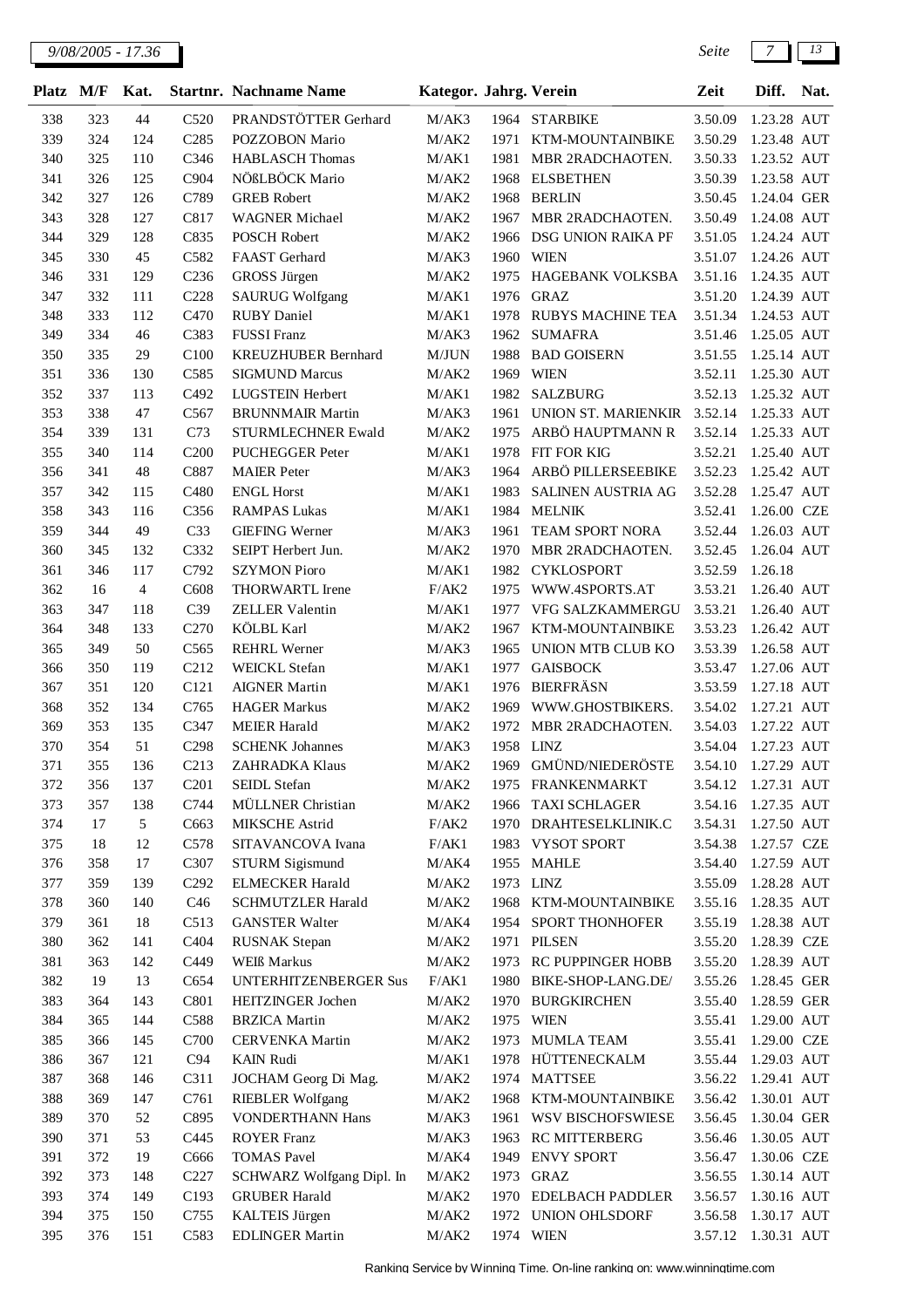*9/08/2005 - 17.36 Seite 8 13*

| <b>Platz</b> | M/F        | Kat.     |                         | <b>Startnr. Nachname Name</b>             | Kategor. Jahrg. Verein |      |                                           | Zeit               | Diff.                      | Nat. |
|--------------|------------|----------|-------------------------|-------------------------------------------|------------------------|------|-------------------------------------------|--------------------|----------------------------|------|
| 396          | 377        | 122      | C531                    | <b>SCHANER Wolfgang</b>                   | M/AK1                  |      | 1982 SV ENTHOLZER PICHL                   | 3.57.28            | 1.30.47 AUT                |      |
| 397          | 378        | 152      | C321                    | <b>PARZER Rainer</b>                      | M/AK2                  | 1973 | MBR 2RADCHAOTEN.                          | 3.57.35            | 1.30.54 AUT                |      |
| 398          | 379        | 123      | C97                     | <b>FETTINGER Thomas</b>                   | M/AK1                  | 1986 | <b>BAD GOISERN</b>                        | 3.57.37            | 1.30.56 AUT                |      |
| 399          | 20         | 6        | C830                    | <b>DARGEL Nicole</b>                      | F/AK2                  | 1972 |                                           | 3.57.39            | 1.30.58 GER                |      |
| 400          | 380        | 124      | C110                    | <b>KRATKY</b> Peter                       | M/AK1                  | 1981 | <b>BAD ISCHL</b>                          | 3.57.56            | 1.31.15 AUT                |      |
| 401          | 381        | 125      | C525                    | <b>BLAIMSCHEIN Benedikt</b>               | M/AK1                  | 1981 | STEINERKIRCHEN AN                         | 3.58.06            | 1.31.25 AUT                |      |
| 402          | 382        | 153      | C68                     | PACHOLIK Peter                            | M/AK2                  | 1971 | MBR 2RADCHAOTEN.                          | 3.58.08            | 1.31.27 AUT                |      |
| 403          | 383        | 154      | C563                    | <b>CECON</b> Albert                       | M/AK2                  | 1974 | <b>UNION KIRCHHAM</b>                     | 3.58.35            | 1.31.54 AUT                |      |
| 404          | 384        | 126      | C62                     | <b>HEISZL Martin</b>                      | M/AK1                  | 1982 |                                           | 3.58.46            | 1.32.05 AUT                |      |
| 405          | 385        | 155      | C289                    | HORVATH Herbert Jun.                      | M/AK2                  |      | 1973 LEOBERSDORF                          | 3.58.53            | 1.32.12 AUT                |      |
| 406          | 386        | 127      | C478                    | <b>STRAUSS Roland</b>                     | M/AK1                  | 1976 | SALINEN AUSTRIA AG                        | 3.58.54            | 1.32.13 AUT                |      |
| 407          | 387        | 156      | C659                    | <b>STARK Thomas</b>                       | M/AK2                  | 1967 | <b>DEGGENDORF</b>                         | 3.59.02            | 1.32.21 GER                |      |
| 408          | 388        | 54       | C754                    | <b>BAUER Helmut</b>                       | M/AK3                  | 1964 | UNION MTB CLUB KO                         | 3.59.09            | 1.32.28 AUT                |      |
| 409          | 389        | 157      | C475                    | <b>SILLER Markus</b>                      | M/AK2                  | 1969 | SALINEN AUSTRIA AG                        | 3.59.12            | 1.32.31 AUT                |      |
| 410          | 390        | 158      | C <sub>217</sub>        | <b>KUGLER Michael</b>                     | M/AK2                  | 1968 | <b>GMUNDEN</b>                            | 3.59.19            | 1.32.38 AUT                |      |
| 411          | 391        | 159      | C <sub>254</sub>        | <b>STEINDL Werner</b>                     | M/AK2                  | 1969 | KATARGA FACTORY T                         | 3.59.20            | 1.32.39 AUT                |      |
| 412          | 392        | 128      | C402                    | <b>BURGSTEINER Roman</b>                  | M/AK1                  | 1979 | PFARRKIRCHEN                              | 3.59.33            | 1.32.52 AUT                |      |
| 413          | 393        | 55       | C644                    | <b>HLINICAN Lubos</b>                     | M/AK3                  | 1960 | <b>ARIAS AUTHOR TREN</b>                  | 3.59.40            | 1.32.59 SVK                |      |
| 414          | 394        | 160      | C319                    | <b>MANHAL Klaus</b>                       | M/AK2                  | 1966 | MBR 2RADCHAOTEN.                          | 4.00.06            | 1.33.25 AUT                |      |
| 415          | 395        | 56       | C511                    | <b>RIBARICH Herbert</b>                   | M/AK3                  | 1964 | SNOWRIDER U-HINTE                         | 4.00.25            | 1.33.44 AUT                |      |
| 416          | 396        | 161      | C365                    | STEFANAC Aleksandar                       | M/AK2                  | 1975 | <b>BIKE &amp; MORE</b>                    | 4.00.29            | 1.33.48 CRO                |      |
| 417          | 397        | 162      | C102                    | <b>AIGNER Wolfgang</b>                    | M/AK2                  | 1967 | <b>BAD GOISERN</b>                        | 4.00.33            | 1.33.52 AUT                |      |
| 418          | 398        | 163      | C888                    | <b>LEHMEYER Stephan</b>                   | M/AK2                  | 1971 | <b>NEUMARKT</b>                           | 4.00.35            | 1.33.54 GER                |      |
| 419          | 399        | 164      | C59                     | <b>HAUPT</b> Andreas                      | M/AK2                  | 1969 | <b>WIEN</b>                               | 4.00.50            | 1.34.09 AUT                |      |
| 420          | 400        | 129      | C524                    | WEITZHOFER Jakob                          | M/AK1                  | 1983 | <b>STEINERKIRCHEN</b>                     | 4.01.11            | 1.34.30 AUT                |      |
| 421          | 21         | 2        | C13                     | <b>DASCHNER Karin</b>                     | F/AK3                  | 1963 | <b>TEAM SPORTNORA</b>                     | 4.01.29            | 1.34.48 AUT                |      |
| 422          | 22         | 14       | C740                    | KOVÀCS Natali                             | F/AK1                  | 1977 | SZÀGULDÒ VIRAG OK                         | 4.01.31            | 1.34.50 HUN                |      |
| 423          | 23         | 3        | C145                    | <b>BODNAR Katalin</b>                     | F/AK3                  | 1961 | <b>BIKES 4 YOU</b>                        | 4.01.57            | 1.35.16 AUT                |      |
| 424          | 401        | 165      | C <sub>237</sub>        | <b>HAISCHBERGER Oliver</b>                | M/AK2                  | 1971 | <b>HALBGAS</b>                            | 4.01.57            | 1.35.16 AUT                |      |
| 425          | 402        | 166      | C539                    | <b>KRAUß</b> Guido                        | M/AK2                  | 1966 | <b>SWIETELSKY</b>                         | 4.02.05            | 1.35.24 AUT                |      |
| 426          | 403        | 167      | C866                    | <b>SPITZBART Markus</b>                   | M/AK2                  |      | 1974 RACING COOPERATIO                    | 4.02.05            | 1.35.24 AUT                |      |
| 427          | 404        | 57       | C743                    | <b>LECHNER Kurt</b>                       | M/AK3                  | 1961 | <b>TAXI SCHLAGER</b>                      | 4.02.10<br>4.02.14 | 1.35.29 AUT                |      |
| 428<br>429   | 405<br>406 | 168      | C90<br>C <sub>245</sub> | <b>SCHILLER Christian</b>                 | M/AK2                  | 1974 | <b>B7 FAHRRADZENTRU</b><br>1979 HOCHSTADT | 4.02.14            | 1.35.33 AUT<br>1.35.33 GER |      |
| 430          | 407        | 130<br>4 | C22                     | <b>SCHMIDT</b> Thomas<br>PSCHEIDT Herbert | M/AK1<br>M/AK5         |      | 1943 KTM-MOUNTAINBIKE                     | 4.02.17            | 1.35.36 AUT                |      |
| 431          | 408        | 131      | C385                    | <b>BAUER</b> Michael                      | M/AK1                  | 1981 | ÖAMTC RMC BAD GR                          | 4.02.19            | 1.35.38 AUT                |      |
| 432          | 409        | 169      | C773                    | <b>HAUSER</b> Patrick                     | M/AK2                  | 1972 | <b>WIEN</b>                               | 4.02.19            | 1.35.38 AUT                |      |
| 433          | 410        | 132      | C821                    | <b>MATUSEK</b> David                      | M/AK1                  | 1979 | <b>IBM ACCOUNTING</b>                     | 4.02.26            | 1.35.45 HUN                |      |
| 434          | 24         | 15       | C804                    | PENDL Stefanie                            | F/AK1                  | 1983 | DRAHTESELKLINIK.C                         | 4.02.43            | 1.36.02 AUT                |      |
| 435          | 411        | 58       | C687                    | <b>STROBL Josef</b>                       | M/AK3                  | 1959 | KTM-MOUNTAINBIKE                          | 4.02.50            | 1.36.09 AUT                |      |
| 436          | 412        | 133      | C <sub>269</sub>        | <b>GSCHWANDTNER Harald</b>                | M/AK1                  | 1986 | KTM-MOUNTAINBIKE                          | 4.02.55            | 1.36.14 AUT                |      |
| 437          | 413        | 170      | C784                    | <b>DEECKE Ulf</b>                         | M/AK2                  | 1968 | <b>RANGIE RACING</b>                      | 4.02.59            | 1.36.18 AUT                |      |
| 438          | 414        | 134      | C <sub>4</sub> 05       | KASL Zdenek                               | M/AK1                  | 1980 | <b>PILSEN</b>                             | 4.03.02            | 1.36.21 CZE                |      |
| 439          | 415        | 171      | C589                    | <b>POBER Martin</b>                       | M/AK2                  |      | 1971 WIEN                                 | 4.03.33            | 1.36.52 AUT                |      |
| 440          | 416        | 172      | C376                    | <b>RAVAS Claus</b>                        | M/AK2                  | 1975 | MUDDYTEAMBIKERS                           | 4.03.37            | 1.36.56 AUT                |      |
| 441          | 417        | 59       | C <sub>566</sub>        | <b>GLECHNER Josef</b>                     | M/AK3                  | 1962 | UNION ST. MARIENKIR                       | 4.03.41            | 1.37.00 AUT                |      |
| 442          | 418        | 30       | C <sub>233</sub>        | WEINHARDT András                          | M/JUN                  | 1988 | GYÖR                                      | 4.04.21            | 1.37.40 HUN                |      |
| 443          | 419        | 20       | C <sub>252</sub>        | PEHERSDORFER Helmut                       | M/AK4                  |      | 1955 IBS LINZ                             | 4.04.23            | 1.37.42 AUT                |      |
| 444          | 420        | 60       | C76                     | <b>SPERRER Christian</b>                  | M/AK3                  | 1959 | ARMADILLOS RACING                         | 4.04.31            | 1.37.50 AUT                |      |
| 445          | 421        | 135      | C63                     | <b>KRAFT</b> Peter                        | M/AK1                  |      | 1976 SONTHOFEN                            | 4.04.33            | 1.37.52 GER                |      |
| 446          | 422        | 173      | C483                    | POSCH Walter                              | M/AK2                  | 1968 | SALINEN AUSTRIA AG                        | 4.04.34            | 1.37.53 AUT                |      |
| 447          | 423        | 174      | C742                    | <b>SCHLAGER Hannes</b>                    | M/AK2                  | 1971 | <b>TAXI SCHLAGER</b>                      | 4.04.39            | 1.37.58 AUT                |      |
| 448          | 424        | 136      | C788                    | GAMSJÄGER Stefan                          | M/AK1                  | 1984 | <b>BAD GOISERN</b>                        | 4.04.47            | 1.38.06 AUT                |      |
| 449          | 425        | 175      | C <sub>363</sub>        | <b>KREMS</b> Simon                        | $\rm M/AK2$            | 1975 | MOUNTAINBEARS.AT                          | 4.05.09            | 1.38.28 AUT                |      |
| 450          | 426        | 5        | C180                    | <b>ASTER Franz</b>                        | M/AK5                  | 1944 | DSG UNION RAIKA PF                        | 4.05.18            | 1.38.37 AUT                |      |
| 451          | 427        | 176      | C <sub>210</sub>        | <b>FOISSNER Wolfgang</b>                  | M/AK2                  | 1969 | <b>GAISBOCK</b>                           | 4.05.26            | 1.38.45 AUT                |      |
| 452          | 428        | 21       | C533                    | HATZENBICHLER Eduard                      | M/AK4                  | 1954 | <b>SV MOLLN</b>                           | 4.05.43            | 1.39.02 AUT                |      |
| 453          | 25         | 16       | C <sub>181</sub>        | <b>GALLER</b> Evelyn                      | F/AK1                  |      | 1978 DT SWISS MERIDA CO                   | 4.06.11            | 1.39.30 AUT                |      |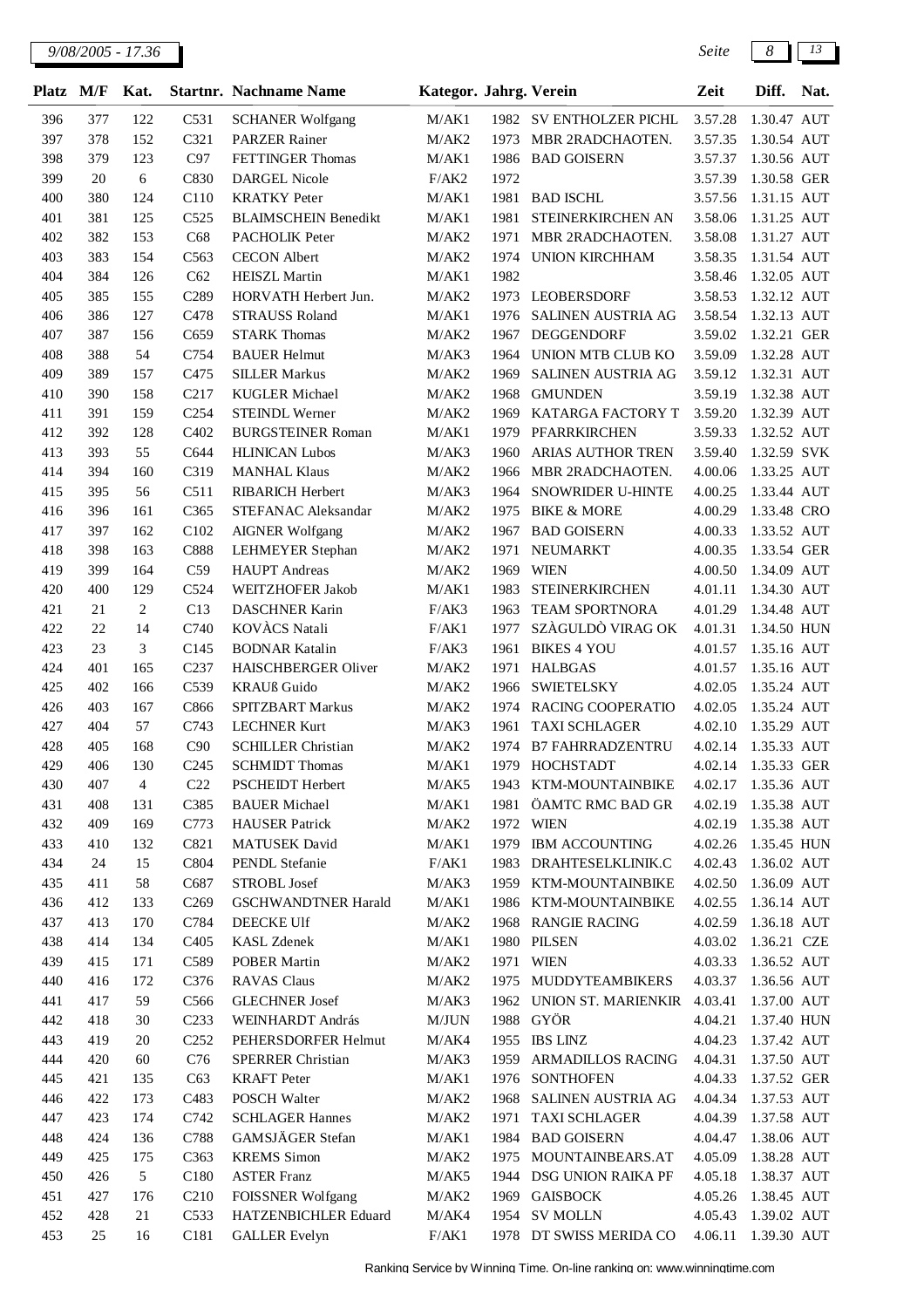*9/08/2005 - 17.36 Seite 9 13*

| <b>Platz</b> | M/F        | Kat.      |                   | <b>Startnr. Nachname Name</b>                | Kategor. Jahrg. Verein |              |                                                | Zeit               | Diff.                      | Nat. |
|--------------|------------|-----------|-------------------|----------------------------------------------|------------------------|--------------|------------------------------------------------|--------------------|----------------------------|------|
| 454          | 429        | 61        | C149              | <b>MANCA Stanislav</b>                       | M/AK3                  |              | 1958 BRATISLAVA                                | 4.06.37            | 1.39.56 SVK                |      |
| 455          | 430        | 177       | C366              | <b>HAUKE</b> Walter                          | M/AK2                  | 1967         | MTB NIEDERNEUKIRC                              | 4.06.39            | 1.39.58 AUT                |      |
| 456          | 431        | 137       | C734              | <b>REWITZER Rainer</b>                       | M/AK1                  | 1979         | <b>SCHWANENSTADT</b>                           | 4.06.42            | 1.40.01 AUT                |      |
| 457          | 432        | 22        | C486              | <b>BERG</b> Günter                           | M/AK4                  | 1947         | <b>SCHENKER &amp; CO AG 1</b>                  | 4.06.51            | 1.40.10 AUT                |      |
| 458          | 433        | 138       | C <sub>204</sub>  | <b>GLATZ Markus</b>                          | M/AK1                  | 1982         | <b>GABRIEL KONSTRUKT</b>                       | 4.06.53            | 1.40.12 AUT                |      |
| 459          | 434        | 62        | C738              | <b>SCHLICK Berthold</b>                      | M/AK3                  | 1963         | <b>STEYR</b>                                   | 4.06.55            | 1.40.14 AUT                |      |
| 460          | 435        | 178       | C352              | <b>SVITIL Jiri</b>                           | M/AK2                  | 1972         | <b>MELNIK</b>                                  | 4.07.02            | 1.40.21 CZE                |      |
| 461          | 436        | 31        | C593              | STODOLA Ivan                                 | M/JUN                  | 1987         | MERIDA PELOTON CU                              | 4.07.04            | 1.40.23 SVK                |      |
| 462          | 437        | 139       | C652              | <b>SCHOTT Martin</b>                         | M/AK1                  | 1985         | <b>BAD ISCHL</b>                               | 4.07.05            | 1.40.24 AUT                |      |
| 463          | 438        | 179       | C650              | <b>BAAR Helmut</b>                           | M/AK2                  | 1971         | <b>BAD GOISERN</b>                             | 4.07.08            | 1.40.27 AUT                |      |
| 464          | 439        | 140       | C <sub>467</sub>  | <b>GEHLERT</b> Stefan                        | M/AK1                  | 1982         | RSV SEHMATAL E.V.                              | 4.07.16            | 1.40.35 GER                |      |
| 465          | 440        | 63        | C342              | GYÖRÖG Thomas                                | M/AK3                  | 1965         | MBR 2RADCHAOTEN.                               | 4.07.23            | 1.40.42 AUT                |      |
| 466          | 441        | 180       | C828              | <b>PULFER Gerhard</b>                        | M/AK2                  | 1973         | <b>WIEN</b>                                    | 4.07.28            | 1.40.47 AUT                |      |
| 467<br>468   | 442<br>443 | 181<br>32 | C715<br>C96       | STRAKA Jozef<br>URSTÖGER Michael             | M/AK2<br>M/JUN         | 1969<br>1987 | <b>MERIDA PELOTON CU</b><br><b>BAD GOISERN</b> | 4.07.34<br>4.07.39 | 1.40.53 SVK<br>1.40.58 AUT |      |
| 469          | 444        | 182       | C <sub>207</sub>  | KÜHNEL Alfred                                | M/AK2                  | 1970         | <b>GAISBOCK</b>                                | 4.07.43            | 1.41.02 AUT                |      |
| 470          | 445        | 183       | C559              | <b>SAECKL Marcus</b>                         | M/AK2                  | 1967         | <b>TULBING</b>                                 | 4.08.04            | 1.41.23 AUT                |      |
| 471          | 26         | $\tau$    | C <sub>282</sub>  | KASTNER Michaela                             | F/AK2                  | 1968         | KTM-MOUNTAINBIKE                               | 4.08.52            | 1.42.11 AUT                |      |
| 472          | 446        | 23        | C <sub>241</sub>  | <b>RATH Rolf</b>                             | M/AK4                  | 1948         | <b>SCHENKER &amp; CO AG 2</b>                  | 4.09.06            | 1.42.25 AUT                |      |
| 473          | 447        | 64        | C841              | WIESHOLZER Rudolf                            | M/AK3                  | 1963         | TEAM MERCEDES BEN                              | 4.09.13            | 1.42.32 AUT                |      |
| 474          | 27         | 17        | C <sub>208</sub>  | LINDENTHALER Martina                         | F/AK1                  | 1978         | <b>GAISBOCK</b>                                | 4.09.31            | 1.42.50 AUT                |      |
| 475          | 28         | 18        | C612              | REISINGER Sonja                              | F/AK1                  | 1976         | <b>BIKES 4 YOU</b>                             | 4.10.15            | 1.43.34 AUT                |      |
| 476          | 448        | 184       | C <sub>220</sub>  | <b>AIGNER Walter</b>                         | M/AK2                  | 1975         | <b>GOLLING</b>                                 | 4.10.17            | 1.43.36 AUT                |      |
| 477          | 449        | 141       | C131              | <b>MAYER</b> Gabor                           | M/AK1                  | 1982         | <b>BIKE ZONE GÖDÖLLÖ</b>                       | 4.10.50            | 1.44.09 HUN                |      |
| 478          | 450        | 185       | C554              | <b>WINKLER Wolfgang</b>                      | M/AK2                  | 1972         | <b>THALGAU</b>                                 | 4.10.51            | 1.44.10 AUT                |      |
| 479          | 451        | 142       | C132              | RIGO Zsolt                                   | M/AK1                  | 1979         | <b>BIKE ZONE GÖDÖLLÖ</b>                       | 4.10.53            | 1.44.12 HUN                |      |
| 480          | 452        | 143       | C803              | <b>ZDENEK Kucera</b>                         | M/AK1                  | 1979         |                                                | 4.10.54            | 1.44.13 CZE                |      |
| 481          | 453        | 65        | C197              | <b>HAHN</b> Günther                          | M/AK3                  | 1957         | ESV WESTBAHN LINZ                              | 4.10.56            | 1.44.15 AUT                |      |
| 482          | 454        | 186       | C323              | <b>NEUBAUER Dietmar</b>                      | M/AK2                  | 1970         | MBR 2RADCHAOTEN.                               | 4.10.58            | 1.44.17 AUT                |      |
| 483          | 29         | 19        | C16               | <b>GANSTER Petra</b>                         | F/AK1                  | 1979         | KTM-MOUNTAINBIKE                               | 4.11.05            | 1.44.24 AUT                |      |
| 484          | 30         | 8         | C865              | <b>LEITNER Marion</b>                        | F/AK2                  | 1971         | WWW.4SPORTS.AT                                 | 4.11.05            | 1.44.24 AUT                |      |
| 485          | 455        | 144       | C505              | <b>STEC Rasty</b>                            | M/AK1                  | 1981         | MERIDA PELOTON CU                              | 4.11.22            | 1.44.41 SVK                |      |
| 486          | 456        | 145       | C398              | <b>KORBELY Tamás</b>                         | M/AK1                  | 1977         | PÁPA                                           | 4.11.26            | 1.44.45 HUN                |      |
| 487          | 457        | 187       | C843              | <b>ROHRER Hannes</b>                         | M/AK2                  |              | 1970 TEAM MERCEDES BEN                         | 4.11.33            | 1.44.52 AUT                |      |
| 488<br>489   | 458<br>459 | 146       | C <sub>468</sub>  | ORGIS Jan                                    | M/AK1                  |              | 1976 RSV SEHMATAL EV<br>TEAM SPORT LICHTEN     | 4.12.00            | 1.45.19 GER                |      |
| 490          | 460        | 24<br>147 | C95<br>C518       | <b>STEYRER Hermann</b><br>SCHÖLMBERGER Mario | M/AK4<br>M/AK1         | 1955<br>1982 | <b>ST. MARIEN</b>                              | 4.12.10<br>4.12.14 | 1.45.29 AUT<br>1.45.33 AUT |      |
| 491          | 461        | 188       | C <sub>4</sub> 03 | <b>DENK Richard</b>                          | M/AK2                  |              | 1971 PILSEN                                    | 4.12.26            | 1.45.45 CZE                |      |
| 492          | 462        | 189       | C636              | <b>TEHAN Jiri</b>                            | M/AK2                  |              | 1966 ZPMA                                      | 4.12.34            | 1.45.53 CZE                |      |
| 493          | 463        | 148       | C657              | FARKAS Dániel                                | M/AK1                  |              | 1984 BUDAPEST                                  | 4.13.09            | 1.46.28 HUN                |      |
| 494          | 464        | 66        | C722              | ORSOLITS Johann                              | M/AK3                  | 1959         | RC DONAU FRITZI RA                             | 4.14.03            | 1.47.22 AUT                |      |
| 495          | 465        | 190       | C78               | <b>PUTZ Norbert</b>                          | M/AK2                  | 1975         | ARMADILLOS RACING                              | 4.14.30            | 1.47.49 AUT                |      |
| 496          | 466        | 67        | C70               | <b>KIESLINGER Rudolf</b>                     | M/AK3                  | 1958         | AMPERTALER RITZEL                              | 4.14.48            | 1.48.07 GER                |      |
| 497          | 467        | 191       | C <sub>163</sub>  | <b>DRELUCH Jaroslaw</b>                      | M/AK2                  | 1971         | <b>CYKLOSPORT</b>                              | 4.14.55            | 1.48.14 POL                |      |
| 498          | 468        | 149       | C <sub>500</sub>  | RATH Rolf Gerhard                            | M/AK1                  | 1977         | <b>SCHENKER &amp; CO AG 1</b>                  | 4.15.10            | 1.48.29 AUT                |      |
| 499          | 469        | 192       | C362              | TEUFL Michael                                | M/AK2                  | 1968         | MONDSEE HAUS                                   | 4.15.12            | 1.48.31 AUT                |      |
| 500          | 470        | 193       | C <sub>408</sub>  | <b>ENICHLMAYR Uwe</b>                        | M/AK2                  | 1969         | <b>PINSDORF</b>                                | 4.15.26            | 1.48.45 AUT                |      |
| 501          | 471        | 194       | C <sub>294</sub>  | PFAFF Alexander, Mag.                        | M/AK2                  | 1974 LINZ    |                                                | 4.16.39            | 1.49.58 AUT                |      |
| 502          | 472        | 25        | C <sub>6</sub> 05 | <b>MAYER</b> Richard                         | M/AK4                  |              | 1953 WWW.4SPORTS.AT                            | 4.16.42            | 1.50.01 AUT                |      |
| 503          | 473        | 195       | C <sub>259</sub>  | <b>BRANDL</b> Lambert                        | M/AK2                  | 1967         | <b>KIRCHSCHLAG</b>                             | 4.16.59            | 1.50.18 AUT                |      |
| 504          | 474        | 150       | C481              | HÖLLWERTH Alexander                          | M/AK1                  | 1983         | SALINEN AUSTRIA AG                             | 4.16.59            | 1.50.18 AUT                |      |
| 505          | 475        | 196       | C484              | PHILIPP Thomas                               | M/AK2                  | 1975         | SALINEN AUSTRIA AG                             | 4.17.02            | 1.50.21 AUT                |      |
| 506          | 476        | 151       | C345              | SANDRISSER Uwe                               | M/AK1                  | 1977         | MBR 2RADCHAOTEN.                               | 4.17.19            | 1.50.38 AUT                |      |
| 507          | 477        | 197       | C581              | <b>GUSCHLBAUER Stefan</b>                    | M/AK2                  | 1973         | WEITERSFELDEN                                  | 4.17.20            | 1.50.39 AUT                |      |
| 508          | 478        | 68        | C303              | <b>KNAUTZ Walter</b>                         | M/AK3                  |              | 1962 LOVI-RACING                               | 4.17.37            | 1.50.56 AUT                |      |
| 509          | 479        | 198       | C <sub>360</sub>  | <b>HAMMERL Franz</b>                         | M/AK2                  | 1966         | MONDSEE HAUS                                   | 4.18.19            | 1.51.38 AUT                |      |
| 510          | 480        | 69        | C <sub>225</sub>  | <b>MURALTER Gerald</b>                       | M/AK3                  | 1962         | <b>GRAZ</b>                                    | 4.18.24            | 1.51.43 AUT                |      |
| 511          | 481        | 199       | C842              | <b>SCHENNER Torsten</b>                      | M/AK2                  | 1968         | TEAM MERCEDES BEN                              | 4.18.41            | 1.52.00 AUT                |      |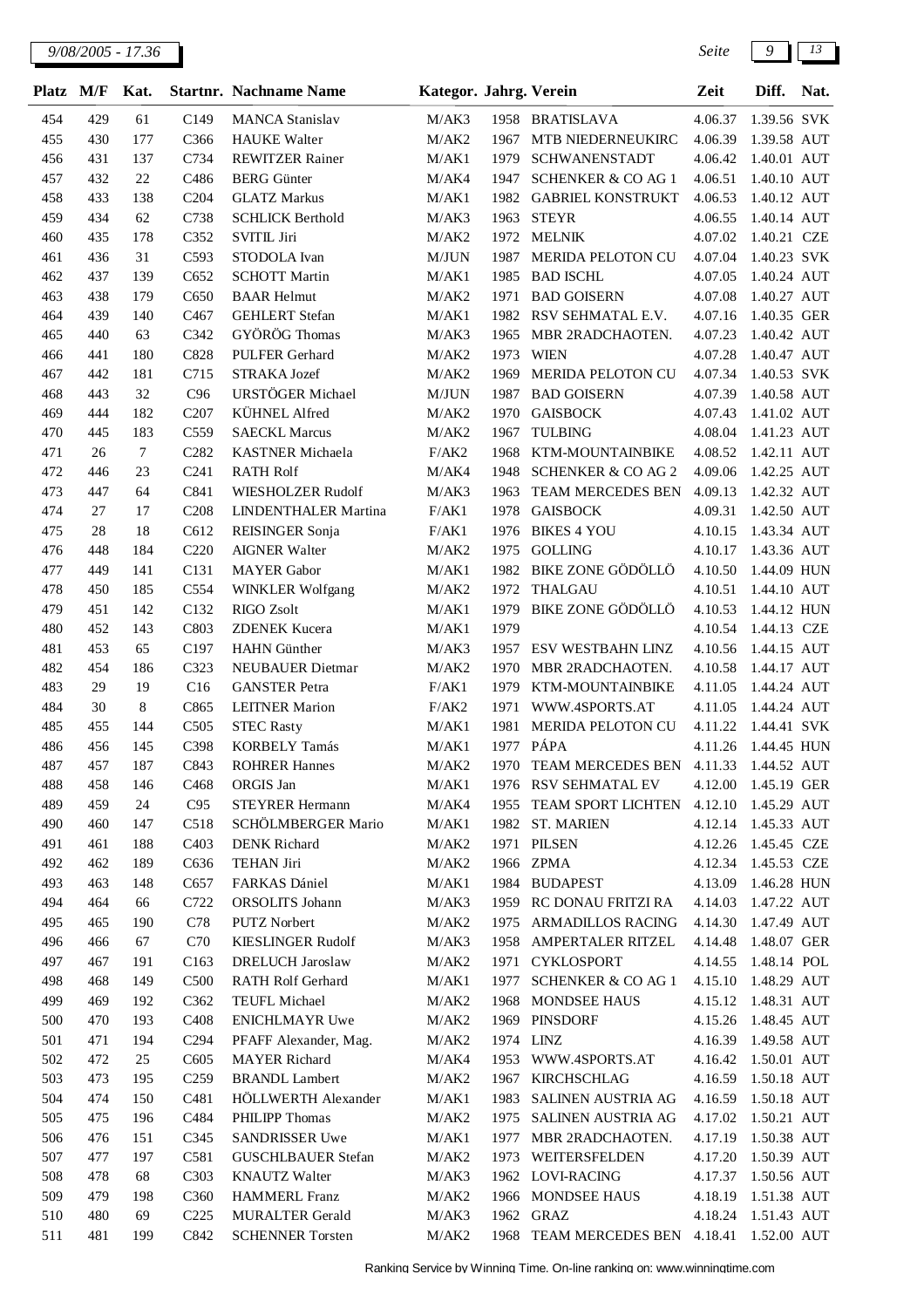| <b>Platz</b> | M/F        | Kat.           |                          | <b>Startnr.</b> Nachname Name                | Kategor. Jahrg. Verein |      |                                 | Zeit                | Diff.                      | Nat. |
|--------------|------------|----------------|--------------------------|----------------------------------------------|------------------------|------|---------------------------------|---------------------|----------------------------|------|
| 512          | 482        | 70             | C <sub>157</sub>         | RAFFELSBERGER Walter                         | M/AK3                  |      | 1957 CAFE AMADEUS SCH           | 4.19.02             | 1.52.21 AUT                |      |
| 513          | 483        | 26             | C <sub>202</sub>         | <b>PAMMINGER Franz</b>                       | M/AK4                  | 1953 | FRAPA                           | 4.19.20             | 1.52.39 AUT                |      |
| 514          | 484        | 152            | C <sub>409</sub>         | STURTZEL Florian                             | M/AK1                  | 1986 | PIRATES VIENNA                  | 4.19.37             | 1.52.56 AUT                |      |
| 515          | 485        | 71             | C643                     | ANZENGRUBER Herbert                          | M/AK3                  | 1962 | ARBÖ RC RAD UND SP              | 4.19.47             | 1.53.06 AUT                |      |
| 516          | 31         | 9              | C459                     | ZIMANYI Astrid                               | F/AK2                  | 1974 | RC-GRASSINGER LAM               | 4.19.48             | 1.53.07 AUT                |      |
| 517          | 32         | 10             | C786                     | <b>KOLLER Krisztina</b>                      | F/AK2                  | 1974 | <b>BUDAPEST</b>                 | 4.20.18             | 1.53.37 HUN                |      |
| 518          | 486        | 153            | C673                     | <b>STEINER Michael</b>                       | M/AK1                  | 1977 | <b>HALBGAS</b>                  | 4.20.51             | 1.54.10 AUT                |      |
| 519          | 487        | 154            | C883                     | <b>BURGER Thomas</b>                         | M/AK1                  | 1980 | <b>LINZ</b>                     | 4.21.42             | 1.55.01 AUT                |      |
| 520          | 488        | 155            | C388                     | <b>BOGNÁR László</b>                         | M/AK1                  | 1976 | OROSZLÁNY                       | 4.21.56             | 1.55.15 HUN                |      |
| 521          | 489        | 200            | C61                      | <b>PUCHNER Peter</b>                         | M/AK2                  | 1967 | <b>BAD ISCHL</b>                | 4.22.00             | 1.55.19 AUT                |      |
| 522          | 490        | 72             | C851                     | <b>ZIEGLER Manfred</b>                       | M/AK3                  | 1959 | <b>GRIESBACH</b>                | 4.23.17             | 1.56.36 GER                |      |
| 523          | 491        | 73             | C517                     | <b>WIESINGER Konrad</b>                      | M/AK3                  | 1958 | <b>ST. MARIEN</b>               | 4.23.21             | 1.56.40 AUT                |      |
| 524          | 33         | 11             | C <sub>287</sub>         | <b>HEIDECKER Silvia</b>                      | F/AK2                  | 1975 | <b>LAAKIRCHEN</b>               | 4.23.23             | 1.56.42 AUT                |      |
| 525          | 492        | 201            | C760                     | <b>BERAN</b> Bernhard                        | M/AK2                  | 1973 | <b>WIEN</b>                     | 4.23.40             | 1.56.59 AUT                |      |
| 526          | 493        | 74             | C416                     | TICHÝ Antonín                                | M/AK3                  | 1964 | <b>PRAHA</b>                    | 4.23.41             | 1.57.00 CZE                |      |
| 527          | 34         | $\overline{4}$ | C <sub>215</sub>         | <b>OZLBERGER Rosemarie</b>                   | F/AK3                  | 1960 | <b>GMUNDEN</b>                  | 4.23.44             | 1.57.03 AUT                |      |
| 528          | 494        | 75             | C214                     | WIESAUER Friedrich Mag.                      | M/AK3                  | 1957 | <b>GMUNDEN</b>                  | 4.23.44             | 1.57.03 AUT                |      |
| 529          | 495        | 156            | C493                     | <b>FISCHER Wolfgang</b>                      | M/AK1                  | 1978 | SALZBURG-GNIGL                  | 4.23.45             | 1.57.04 AUT                |      |
| 530          | 35         | $\mathbf{1}$   | C601                     | PUTZ Anna                                    | F/JUN                  | 1988 | WSV BAD GOISERN                 | 4.24.15             | 1.57.34 AUT                |      |
| 531          | 496        | 76             | C <sub>234</sub>         | ZOLTÀN Vig                                   | M/AK3                  | 1959 |                                 | 4.24.35             | 1.57.54 HUN                |      |
| 532          | 497        | 77             | C576                     | <b>SIPOS Laszlo</b>                          | M/AK3                  | 1958 | <b>VESZPREM</b>                 | 4.26.39             | 1.59.58 HUN                |      |
| 533          | 498        | 78             | C191                     | <b>PREINER Klaus</b>                         | M/AK3                  | 1961 | <b>EBENSEE</b>                  | 4.26.39             | 1.59.58 AUT                |      |
| 534          | 36         | 20             | C19                      | <b>PLANK</b> Petra                           | F/AK1                  | 1986 | ARBÖ HAUPTMANN R                | 4.27.01             | 2.00.20 AUT                |      |
| 535          | 499        | 79             | C337                     | <b>KILIAN</b> Alfred                         | M/AK3                  | 1965 | MBR 2RADCHAOTEN.                | 4.27.01             | 2.00.20 AUT                |      |
| 536          | 500        | 202            | C412                     | WURZBERGER Christian                         | M/AK2                  | 1974 | <b>POWERBAR</b>                 | 4.27.16             | 2.00.35 AUT                |      |
| 537          | 501        | 203            | C704                     | <b>LEWIS Anthony</b>                         | M/AK2                  | 1971 | MERIDA 100 MARATH               | 4.27.22             | 2.00.41 GBR                |      |
| 538          | 502        | 204            | C496                     | <b>AIGNER Manfred</b>                        | M/AK2                  | 1971 | <b>SCARD</b>                    | 4.27.28             | 2.00.47 AUT                |      |
| 539          | 503        | 205            | C407                     | RAFFELSBERGER Roland                         | M/AK2                  | 1974 | <b>PINSDORF</b>                 | 4.27.46             | 2.01.05 AUT                |      |
| 540          | 504        | 80             | C596                     | ALTENBERGER Christian                        | M/AK3                  | 1963 | WOLFPASSING                     | 4.28.03             | 2.01.22 AUT                |      |
| 542          | 37         | 21             | C187                     | <b>ANDREA Chisholm</b>                       | F/AK1                  | 1978 | MERIDA 100 MARATH               | 4.28.13             | 2.01.32 GBR                |      |
| 541          | 505        | 157            | C188                     | <b>KENDRICK Justin</b>                       | M/AK1                  | 1977 | MERIDA 100 MARATH               | 4.28.13             | 2.01.32 GBR                |      |
| 543          | 506        | 206            | C315                     | <b>BRANDMÜLLER</b> Alexander                 | M/AK2                  | 1973 | MBR 2RADCHAOTEN.                | 4.28.39             | 2.01.58 AUT                |      |
| 544          | 507        | 33             | C823                     | TRUKSA Jakub                                 | M/JUN                  | 1987 | <b>CYKLOSERVIS U TYRS</b>       | 4.28.48             | 2.02.07 CZE                |      |
| 545          | 508        | 158            | C87                      | ZUREK Jirí                                   | M/AK1                  |      | 1976 AUTHOR ?ELA MARAT          | 4.28.48             | 2.02.07 CZE                |      |
| 546          | 509        | 159            | C65                      | SCHARTMÜLLER Martin                          | M/AK1                  |      | 1979 LINZ                       | 4.29.06             | 2.02.25 AUT                |      |
| 547          | 510        | 207            | C <sub>460</sub>         | <b>PATE</b> Steve                            | M/AK2                  | 1971 | MERIDA 100 MARATH               | 4.29.15             | 2.02.34 GBR                |      |
| 548          | 511        | 208            | C502                     | <b>HANNINGER Ernst</b>                       | M/AK2                  | 1972 | SCHWANENSTADT                   | 4.30.11             | 2.03.30 AUT                |      |
| 549          | 512        | 209            | C329                     | <b>KUDERNA</b> Gerald                        | M/AK2                  | 1972 | MBR 2RADCHAOTEN.                | 4.30.13             | 2.03.32 AUT                |      |
| 550          | 513        | 210            | C324                     | <b>BIRKFELLNER Wolfgang Dr.</b>              | M/AK2                  | 1970 | MBR 2RADCHAOTEN.                | 4.30.15             | 2.03.34 AUT                |      |
| 551          | 514        | 81             | C400                     | <b>KUPEC</b> Marek                           | M/AK3                  | 1965 | MERIDA PELOTON CU               | 4.30.58             | 2.04.17 CZE                |      |
| 552          | 515        | 82             | C60                      | <b>ZIRNITZER Hubert</b>                      | M/AK3                  |      | 1962 ST. JOHANN IM PONG         | 4.31.09             | 2.04.28 AUT                |      |
| 553          | 516        | $27\,$         | C84                      | SURTMANN Leopold Ing.                        | M/AK4                  | 1953 | ASKÖ RIED/RIEDMAR               | 4.31.14             | 2.04.33 AUT                |      |
| 554          | 517        | 211            | C316                     | <b>BERGHOFF Olaf</b>                         | M/AK2                  | 1971 | MBR 2RADCHAOTEN.                | 4.31.47             | 2.05.06 AUT                |      |
| 555          | 518        | 160            | C626                     | <b>SALLETMAYER Matthias</b><br>ELÖD Illés    | M/AK1                  | 1984 | WWW.RADPOINT.COM                | 4.31.49             | 2.05.08 AUT                |      |
| 556          | 519        | 161            | C <sub>251</sub><br>C443 |                                              | M/AK1                  | 1984 | HUNGARY BÜTTNER                 | 4.31.59             | 2.05.18 HUN                |      |
| 557<br>558   | 520<br>521 | 83<br>212      | C886                     | <b>LADAN</b> Farhad<br><b>ARTNER Günther</b> | M/AK3<br>M/AK2         | 1964 | RC DONAU FRITZI RA<br>1973 WIEN | 4.32.01<br>4.32.32  | 2.05.20 AUT<br>2.05.51 AUT |      |
| 559          | 522        | 213            | C811                     | <b>KORBEL Pavel</b>                          | M/AK2                  | 1974 |                                 | 4.32.43             | 2.06.02 CZE                |      |
| 560          | 523        | 162            | C810                     | <b>VINS Martin</b>                           | M/AK1                  | 1976 | <b>TRUBIN</b>                   | 4.32.44             | 2.06.03 CZE                |      |
| 561          | 524        | 163            | C812                     | <b>DIETZE Marc Mark</b>                      | M/AK1                  | 1977 | RSV SEHMATAL EV                 | 4.33.55             | 2.07.14 GER                |      |
| 562          | 525        | 214            | C186                     | <b>TUTSCHEK</b> Manfred                      | M/AK2                  |      | 1973 DUKES                      | 4.34.11             | 2.07.30 AUT                |      |
| 563          | 526        | 164            | C683                     | <b>RAMSER Christian</b>                      | M/AK1                  | 1977 | <b>IMPULS</b>                   | 4.34.14             | 2.07.33 GER                |      |
| 564          | 527        | 215            | C473                     | PESENDORFER Siegfried                        | M/AK2                  | 1969 | SALINEN AUSTRIA AG              | 4.34.56             | 2.08.15 AUT                |      |
| 565          | 528        | 84             | C547                     | LICHTENEGGER Andreas                         | M/AK3                  | 1962 | TEAM SPORT LICHTEN              | 4.35.06             | 2.08.25 AUT                |      |
| 566          | 529        | $28\,$         | C875                     | <b>GATTERER Franz</b>                        | M/AK4                  | 1955 | RC MTB ÖAMTC MÖLL               | 4.35.09             | 2.08.28 AUT                |      |
| 567          | 530        | 216            | C442                     | HAUBERGER Martin                             | M/AK2                  | 1968 | RC DONAU FRITZI RA              | 4.35.51             | 2.09.10 AUT                |      |
| 568          | 531        | 85             | C122                     | <b>MAIER</b> Dietmar                         | M/AK3                  | 1965 | <b>BIKE &amp; RUN</b>           | 4.36.02             | 2.09.21 AUT                |      |
| 569          | 532        | 217            | C172                     | <b>KÖRNER Thomas</b>                         | M/AK2                  | 1971 | WWW.RADPOINT.COM                | 4.36.04 2.09.23 GER |                            |      |
|              |            |                |                          |                                              |                        |      |                                 |                     |                            |      |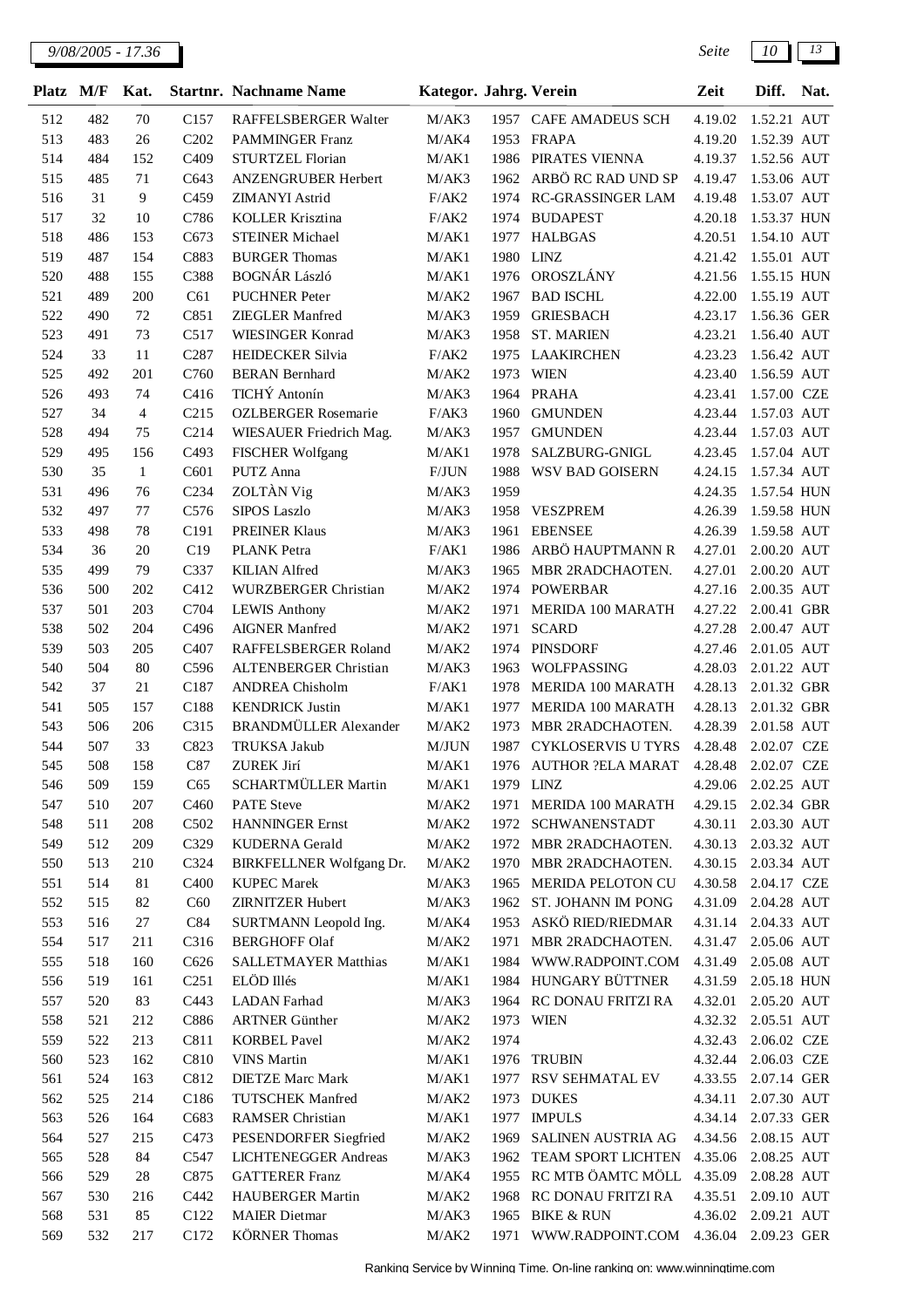| <b>Platz</b> | M/F        | Kat.      |                          | <b>Startnr.</b> Nachname Name                        | Kategor. Jahrg. Verein |                   |                                 | Zeit               | Diff.                      | Nat. |
|--------------|------------|-----------|--------------------------|------------------------------------------------------|------------------------|-------------------|---------------------------------|--------------------|----------------------------|------|
| 570          | 533        | 218       | C379                     | <b>LIEDERMANN Clemens</b>                            | M/AK2                  |                   | 1974 NESTLE / POWERBAR          | 4.36.18            | 2.09.37 AUT                |      |
| 571          | 534        | 219       | C381                     | LÜFTINGER Thomas                                     | M/AK2                  | 1969              | NEUKIRCHEN                      | 4.36.25            | 2.09.44 AUT                |      |
| 572          | 535        | 220       | C274                     | POZZOBON Oliver                                      | M/AK2                  | 1969              | KTM-MOUNTAINBIKE                | 4.36.31            | 2.09.50 AUT                |      |
| 573          | 38         | 22        | C436                     | <b>HARTMANN Nicole</b>                               | F/AK1                  | 1976              | <b>RC BIKEREI</b>               | 4.36.32            | 2.09.51 AUT                |      |
| 574          | 536        | 86        | C <sub>293</sub>         | <b>BAUMANN Marino</b>                                | M/AK3                  | 1962 LINZ         |                                 | 4.38.07            | 2.11.26 AUT                |      |
| 575          | 537        | 221       | C487                     | <b>GLÜCK</b> Alexander                               | M/AK2                  | 1966              | <b>SALZBURG</b>                 | 4.38.38            | 2.11.57 AUT                |      |
| 576          | 538        | 222       | C406                     | <b>AUGUSTIN Marek</b>                                | M/AK2                  | 1971              | <b>PILSEN</b>                   | 4.38.42            | 2.12.01 CZE                |      |
| 577          | 539        | 223       | C328                     | <b>WITTNER</b> Gerald                                | M/AK2                  | 1967              | MBR 2RADCHAOTEN.                | 4.38.57            | 2.12.16 AUT                |      |
| 578          | 540        | 29        | C428                     | <b>SCHMID Georg</b>                                  | M/AK4                  | 1950              | <b>RADSPORT PFISTER</b>         | 4.38.58            | 2.12.17 GER                |      |
| 579          | 541        | 87        | C905                     | POSTLMAYR Berthold                                   | M/AK3                  | 1962              | <b>SV MÜHLBACH</b>              | 4.38.59            | 2.12.18 AUT                |      |
| 580          | 39         | 12        | C691                     | <b>WACLAWEK Monika</b>                               | F/AK2                  | 1973              | KTM-MOUNTAINBIKE                | 4.39.00            | 2.12.19 AUT                |      |
| 581          | 542        | 165       | C52                      | <b>EDER</b> Christian                                | M/AK1                  | 1976              | PFARRWERFEN                     | 4.39.22            | 2.12.41 AUT                |      |
| 582          | 543        | 166       | C53                      | <b>GLATZ</b> Thomas                                  | M/AK1                  | 1986              | <b>WIEN</b>                     | 4.39.27            | 2.12.46 AUT                |      |
| 583          | 544        | 224       | C113                     | <b>WOLFINGER Gerald</b>                              | M/AK2                  | 1969              | <b>BADEN</b>                    | 4.39.50            | 2.13.09 AUT                |      |
| 584          | 545        | 225       | C325                     | <b>HANTEN Klaus</b>                                  | M/AK2                  | 1974              | MBR 2RADCHAOTEN.                | 4.39.51            | 2.13.10 AUT                |      |
| 585          | 546        | 167       | C <sub>507</sub>         | <b>STREDNAK Martin</b>                               | M/AK1                  | 1983              | <b>MERIDA PELOTON CU</b>        | 4.40.03            | 2.13.22 SVK                |      |
| 586          | 547        | 168       | C640                     | DWORZANSKI Michal                                    | M/AK1                  | 1980              | WARZAWA                         | 4.40.06            | 2.13.25 POL                |      |
| 587          | 548        | 169       | C891                     | <b>PUTZER Mario</b>                                  | M/AK1                  | 1977              | <b>KTM TEAM LOFER</b>           | 4.40.18            | 2.13.37 AUT                |      |
| 588          | 549        | 226       | C199                     | <b>LOIDL</b> Andreas                                 | M/AK2                  | 1967              | FF BAD ISCHL                    | 4.40.22            | 2.13.41 AUT                |      |
| 589          | 550        | 170       | C <sub>150</sub>         | <b>BABJAK</b> Michal                                 | $\rm M/AK1$            | 1985              | MERIDA PELOTON CU               | 4.40.31            | 2.13.50 SVK                |      |
| 590          | 551        | 227       | C410                     | GAMSJÄGER Bernd                                      | M/AK2                  | 1968              | POST GOISERN                    | 4.40.34            | 2.13.53 AUT                |      |
| 591          | 552        | 228       | C499                     | <b>KAISER</b> Gerhard                                | M/AK2                  | 1966              | <b>SCHENKER &amp; CO AG 2</b>   | 4.41.13            | 2.14.32 AUT                |      |
| 592          | 553        | 171       | C50                      | SAURUG Kurt Herbert                                  | M/AK1                  | 1978              | <b>FELDBACH</b>                 | 4.41.23            | 2.14.42 AUT                |      |
| 593          | 554        | 229       | C <sub>135</sub>         | <b>KRECSMARIK Janos</b>                              | M/AK2                  | 1968              | <b>BIKE ZONE GÖDÖLLÖ</b>        | 4.41.31            | 2.14.50 HUN                |      |
| 594          | 40         | 13        | C900                     | ANZENGRUBER Daniela                                  | F/AK2                  | 1974              | TVN STADL-PAURA                 | 4.41.55            | 2.15.14 AUT                |      |
| 595          | 555        | 230       | C798                     | <b>KRENN</b> Alexander                               | M/AK2                  | 1974              | MBR 2RADCHAOTEN.                | 4.42.09            | 2.15.28 AUT                |      |
| 596          | 41         | 23        | C103                     | <b>OLSCHNEGGER Anita</b>                             | F/AK1                  | 1976              | TEAM SPORT LICHTEN              | 4.42.33            | 2.15.52 AUT                |      |
| 597          | 556        | 88        | C577                     | <b>STEGLEGGER Andreas</b>                            | M/AK3                  | 1960              | VOLKSBANK BAD GOI               | 4.42.46            | 2.16.05 AUT                |      |
| 598          | 557        | 30        | C <sub>295</sub>         | POLLAND Gernot                                       | M/AK4                  | 1954 LINZ         |                                 | 4.42.49            | 2.16.08 AUT                |      |
| 599          | 558        | 172       | C77                      | <b>GRABNER Gabriel</b>                               | M/AK1                  | 1976              | ARMADILLOS RACING               | 4.42.52            | 2.16.11 AUT                |      |
| 600          | 559        | 231       | C701                     | <b>HEISSINGER Albert</b>                             | M/AK2                  | 1970              | <b>NUßBACH</b>                  | 4.43.07            | 2.16.26 AUT                |      |
| 601          | 42         | 24        | C148                     | HOLIKOVA Barbara                                     | F/AK1                  | 1976              | MERIDA PELOTON CU               | 4.43.33            | 2.16.52 SVK                |      |
| 602          | 560        | 89        | C655                     | <b>GRATZENBERGER Roland</b>                          | M/AK3                  | 1961              | <b>BIKES 4 YOU</b><br>1987 GYÖR | 4.43.49<br>4.44.22 | 2.17.08 AUT                |      |
| 603          | 561        | 34        | C819                     | <b>NAGY</b> Ferenc                                   | M/JUN                  |                   |                                 |                    | 2.17.41 HUN                |      |
| 604<br>605   | 562<br>563 | 31<br>173 | C <sub>296</sub><br>C343 | <b>FUCHS</b> Robert<br><b>SCHIPFLINGER Christian</b> | M/AK4<br>M/AK1         | 1955 LINZ<br>1985 | MBR 2RADCHAOTEN.                | 4.45.01<br>4.45.28 | 2.18.20 AUT<br>2.18.47 AUT |      |
| 606          | 43         | 25        | C737                     | LANDERL-HOFBAUER Susa                                | F/AK1                  | 1976              | STABIL STATTEGG                 | 4.45.31            | 2.18.50 AUT                |      |
| 607          | 564        | 90        | C320                     | <b>KAIN</b> Alfred                                   | M/AK3                  |                   | 1960 MBR 2RADCHAOTEN.           | 4.45.34            | 2.18.53 AUT                |      |
| 608          | 565        | 91        | C <sub>6</sub>           | HAYEK Gerhard                                        | M/AK3                  | 1960              | MBR 2RADCHAOTEN.                | 4.45.34            | 2.18.53 AUT                |      |
| 609          | 566        | 232       | C793                     | HÖFERER Heinz                                        | M/AK2                  | 1969              | MBR 2RADCHAOTEN.                | 4.45.35            | 2.18.54 AUT                |      |
| 610          | 567        | 233       | C396                     | ROUDNICKY Milan                                      | M/AK2                  |                   | 1968 PAKLI SPORT KLUB           | 4.45.57            | 2.19.16 CZE                |      |
| 611          | 44         | 26        | C216                     | FRANK Daniela                                        | F/AK1                  | 1977              | <b>ARMADILLOS RACING</b>        | 4.46.07            | 2.19.26 AUT                |      |
| 613          | 569        | 234       | C335                     | <b>LOEGLER</b> Maciej                                | M/AK2                  | 1973              | MBR 2RADCHAOTEN.                | 4.46.18            | 2.19.37 AUT                |      |
| 612          | 568        | 174       | C648                     | <b>BERGER Florian</b>                                | M/AK1                  | 1981              | <b>ATTERSEE</b>                 | 4.46.18            | 2.19.37 AUT                |      |
| 614          | 570        | 235       | C134                     | SKULTETI Attila                                      | M/AK2                  |                   | 1970 BIKE ZONE GÖDÖLLÖ          | 4.46.50            | 2.20.09 HUN                |      |
| 615          | 571        | 175       | C304                     | <b>LAHMER Wolfgang</b>                               | M/AK1                  |                   | 1976 LOVI-RACING                | 4.47.08            | 2.20.27 AUT                |      |
| 616          | 572        | 236       | C313                     | <b>KAISER</b> Stefan                                 | M/AK2                  |                   | 1967 MBR 2RADCHAOTEN.           | 4.47.23            | 2.20.42 AUT                |      |
| 617          | 573        | 176       | C318                     | SONNLEITNER Sebastian                                | M/AK1                  | 1983              | MBR 2RADCHAOTEN.                | 4.47.49            | 2.21.08 GER                |      |
| 618          | 574        | 32        | C794                     | <b>REISINGER Hannes</b>                              | M/AK4                  |                   | 1953 MBR 2RADCHAOTEN.           | 4.47.55            | 2.21.14 AUT                |      |
| 619          | 575        | 92        | C741                     | LICHTENEGGER Alfred                                  | M/AK3                  | 1963              | <b>TAXI SCHLAGER</b>            | 4.48.05            | 2.21.24 AUT                |      |
| 620          | 576        | 237       | C380                     | <b>LEARY Chris</b>                                   | M/AK2                  | 1969              | MERIDA 100 MARATH               |                    | 4.48.12 2.21.31 GBR        |      |
| 621          | 577        | 238       | C538                     | <b>ROBERTS</b> Steve                                 | M/AK2                  | 1966              | MERIDA 100 MARATH               | 4.48.19            | 2.21.38 GBR                |      |
| 622          | 578        | 93        | C557                     | SONNLEITNER Gerhard                                  | M/AK3                  | 1965              | <b>TRAUN</b>                    | 4.48.29            | 2.21.48 AUT                |      |
| 623          | 579        | 33        | C <sub>461</sub>         | ROTTENSTEINER Helmut                                 | M/AK4                  | 1947              | <b>REICHENAU AN DER R</b>       | 4.48.44            | 2.22.03 AUT                |      |
| 624          | 580        | 6         | C422                     | <b>GROßEBNER Horst</b>                               | M/AK5                  | 1939              | RC DONAU FRITZI RA              | 4.49.19            | 2.22.38 AUT                |      |
| 625          | 581        | 177       | C832                     | <b>SUNKLER Gerhard</b>                               | M/AK1                  | 1979              | <b>BAD ISCHL</b>                | 4.49.26            | 2.22.45 AUT                |      |
| 626          | 582        | 239       | C863                     | HITZENBERGER Dietmar                                 | M/AK2                  | 1975              | <b>KRAFT AUSTRIA</b>            | 4.51.11            | 2.24.30 AUT                |      |
| 627          | 583        | 94        | C <sub>55</sub>          | VICTOR Werner                                        | M/AK3                  |                   | 1961 BAD GOISERN                |                    | 4.51.23 2.24.42 AUT        |      |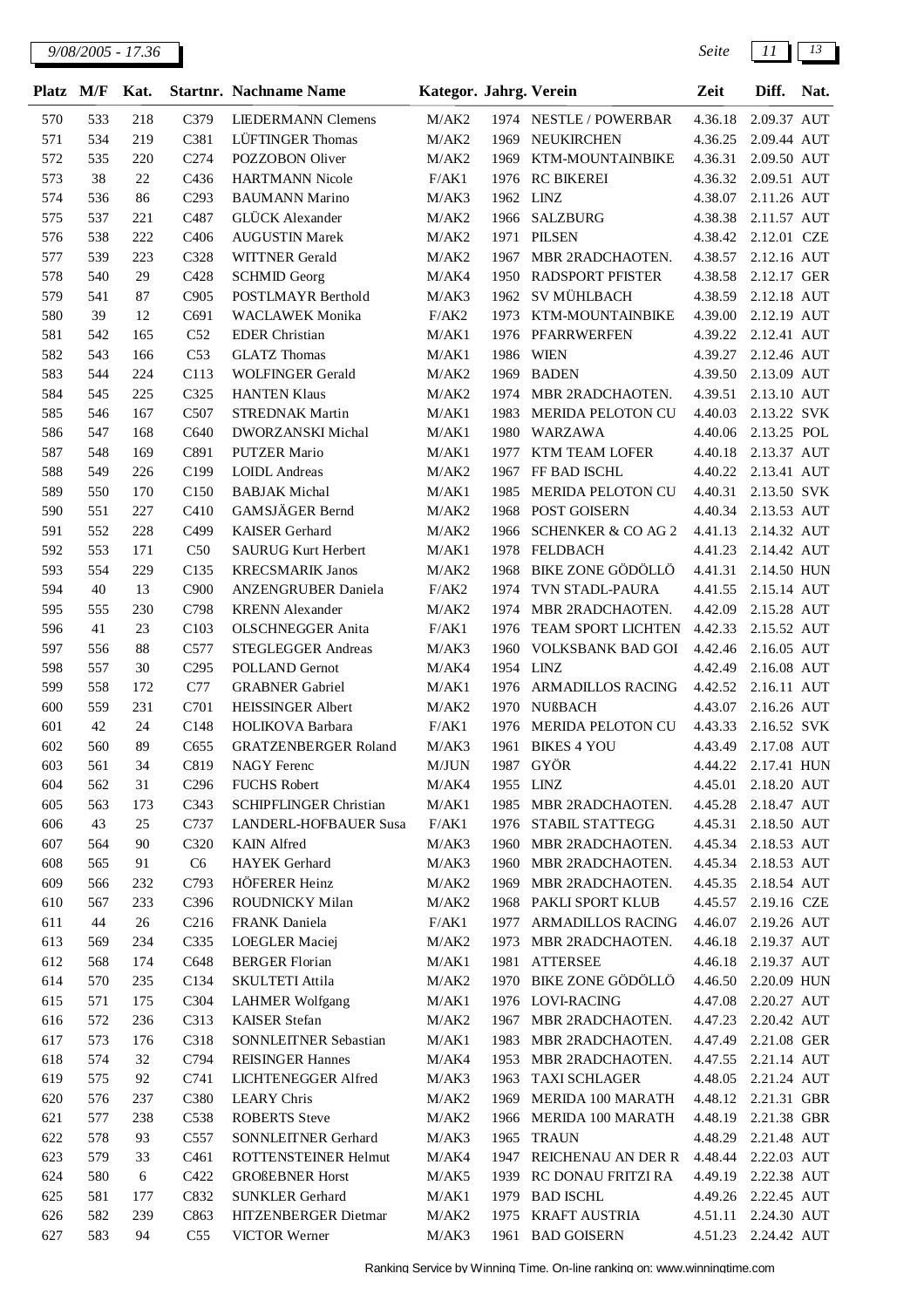| <b>Platz</b> | M/F        | Kat.       |                  | <b>Startnr. Nachname Name</b>           | Kategor. Jahrg. Verein |              |                                        | Zeit               | Diff.                      | Nat. |
|--------------|------------|------------|------------------|-----------------------------------------|------------------------|--------------|----------------------------------------|--------------------|----------------------------|------|
| 628          | 584        | 178        | C692             | <b>GRUBER Rene</b>                      | M/AK1                  | 1977 LINZ    |                                        | 4.51.25            | 2.24.44 AUT                |      |
| 629          | 585        | 240        | C764             | <b>BRANDSTETTER Robert</b>              | M/AK2                  | 1975         | WWW.4SPORTS.AT                         | 4.51.38            | 2.24.57 AUT                |      |
| 630          | 45         | 14         | C322             | <b>LENZ Karin</b>                       | F/AK2                  | 1973         | MBR 2RADCHAOTEN.                       | 4.51.48            | 2.25.07 AUT                |      |
| 631          | 586        | 241        | C66              | OFFENBECHER Martin                      | M/AK2                  | 1972         | WIEN                                   | 4.51.52            | 2.25.11 AUT                |      |
| 632          | 587        | 242        | C515             | <b>LIENBACHER Matthias</b>              | M/AK2                  | 1966         | SPORTUNION ABTENA                      | 4.52.05            | 2.25.24 AUT                |      |
| 633          | 588        | 95         | C <sub>166</sub> | PIÓRO Waldemar                          | M/AK3                  | 1961         | <b>CYKLOSPORT</b>                      | 4.52.31            | 2.25.50 POL                |      |
| 634          | 589        | 243        | C <sub>290</sub> | <b>SCHMIDT Martin</b>                   | M/AK2                  | 1966         | <b>LEONDING</b>                        | 4.52.53            | 2.26.12 AUT                |      |
| 635          | 590        | 179        | C656             | <b>LECHNER</b> Siegfried                | M/AK1                  | 1977         | <b>BIKET HEBUGLES MT</b>               | 4.53.06            | 2.26.25 AUT                |      |
| 636          | 591        | 244        | C301             | <b>MCGRATH Angus</b>                    | M/AK2                  | 1975         | <b>MERIDA 100 MARATH</b>               | 4.53.49            | 2.27.08 GBR                |      |
| 637          | 592        | $\tau$     | C660             | <b>TARABEK Pavol</b>                    | M/AK5                  | 1945         | <b>DIDAKTIS BRATISLAV</b>              | 4.54.16            | 2.27.35 SVK                |      |
| 638          | 593        | 180        | C716             | <b>MANDUCH Robert</b>                   | M/AK1                  | 1979         | MERIDA PELOTON CU                      | 4.54.38            | 2.27.57 SVK                |      |
| 639          | 594        | 245        | C86              | STRÍLKA Stanislav                       | M/AK2                  | 1966         | <b>AUTHOR ?ELA MARAT</b>               | 4.55.21            | 2.28.40 CZE                |      |
| 640          | 46         | 15         | C771             | <b>SPERGER Bettina</b>                  | F/AK2                  | 1972         | TEAM SPORT NORA T                      | 4.55.38            | 2.28.57 AUT                |      |
| 641          | 595        | 181        | C639             | <b>BALIUS</b> Scott                     | M/AK1                  | 1977         | IN THE DIRT                            | 4.55.47            | 2.29.06 USA                |      |
| 642          | 596        | 246        | C <sub>218</sub> | <b>SCHOBER Christian</b>                | M/AK2                  | 1974         | GÖSSENDORF                             | 4.56.57            | 2.30.16 AUT                |      |
| 643          | 597        | 247        | C339             | PETROVIC Manfred                        | M/AK2                  | 1971         | MBR 2RADCHAOTEN.                       | 4.57.56            | 2.31.15 AUT                |      |
| 644          | 598        | 182        | C808             | <b>AICHHORN</b> Josef                   | M/AK1                  | 1977         | <b>SALZBURG</b>                        | 4.59.12            | 2.32.31 AUT                |      |
| 645          | 599        | 248        | C729             | <b>TUREK Thomas</b>                     | M/AK2                  | 1972         | <b>RIDING REFS</b>                     | 4.59.29            | 2.32.48 AUT                |      |
| 646          | 600        | 249        | C399             | HAMMERSCHMID Martin                     | M/AK2                  | 1975         | PAUL MITCHELL RACI                     | 5.02.18            | 2.35.37 AUT                |      |
| 647          | 601        | 96         | C387             | <b>GUTBRUNNER Klaus</b>                 | M/AK3                  | 1959         | OHLSDORF                               | 5.02.36            | 2.35.55 AUT                |      |
| 648          | 602        | 97         | C591             | ENGELHART Günter Mag.                   | M/AK3                  | 1962         | <b>WIEN</b>                            | 5.02.42            | 2.36.01 AUT                |      |
| 649          | 603        | 98         | C826             | KÖRÖSI Michael                          | M/AK3                  | 1963         | ST. RUPRECHT                           | 5.02.46            | 2.36.05 AUT                |      |
| 650          | 47         | 27         | C822             | <b>SCHMID Barbara</b>                   | F/AK1                  | 1977         | MBR 2RADCHAOTEN.                       | 5.02.58            | 2.36.17 AUT                |      |
| 651          | 604        | 250        | C <sub>465</sub> | LACINA Vladimir                         | M/AK2                  | 1967         | RIGI BIKE MLADÁ BOL                    | 5.04.06            | 2.37.25 CZE                |      |
| 652          | 48         | 28         | C372             | <b>KLOMPSMA Kristy</b>                  | F/AK1                  | 1982         | MTB-PLUS MAGAZINE                      | 5.04.24            | 2.37.43 NED                |      |
| 653          | 605        | 99         | C697             | <b>GRAAF Van Der Gerko</b>              | M/AK3                  | 1964         | MTB PLUS MAGAZINE                      | 5.04.24            | 2.37.43 NED                |      |
| 654          | 606        | 251        | C367             | <b>TIJS Martens</b>                     | M/AK2                  | 1970         | MTB PLUS MAGAZINE                      | 5.04.26            | 2.37.45 NED                |      |
| 655          | 607        | 100        | C698             | <b>LEFEVER Rudy</b>                     | M/AK3                  | 1962         | MTB PLUS MAGAZINE                      | 5.04.26            | 2.37.45 BEL                |      |
| 656          | 608<br>609 | 252<br>253 | C330<br>C306     | <b>HORAK</b> Stephan<br>SLABY Jan Mydr. | M/AK2<br>M/AK2         | 1972<br>1973 | MBR 2RADCHAOTEN.<br><b>MAD VETS CZ</b> | 5.04.58<br>5.05.34 | 2.38.17 AUT<br>2.38.53 CZE |      |
| 657<br>658   | 610        | 34         | C447             | STURMLECHNER Rudolf                     | M/AK4                  | 1947         | <b>RC NEUBRUCK</b>                     | 5.05.43            | 2.39.02 AUT                |      |
| 659          | 611        | 101        | C340             | <b>EIGNER Harry</b>                     | M/AK3                  | 1959         | MBR 2RADCHAOTEN.                       | 5.05.46            | 2.39.05 AUT                |      |
| 660          | 612        | 254        | C456             | DOBBERTIN René                          | M/AK2                  | 1974         | RC VON 1895 ZU LAAG                    | 5.05.48            | 2.39.07 GER                |      |
| 661          | 49         | 16         | C885             | GEMEINBÖCK Karin                        | F/AK2                  |              | 1975 WIEN                              | 5.07.05            | 2.40.24 AUT                |      |
| 662          | 50         | 5          | C192             | <b>HÖLLER</b> Brigitte                  | F/AK3                  |              | 1965 EBENSEE                           |                    | 5.10.24 2.43.43 AUT        |      |
| 663          | 613        | 255        | C189             | <b>WALKER</b> Michael                   | M/AK2                  | 1969         | MERIDA 100 MARATH                      |                    | 5.11.04 2.44.23 GBR        |      |
| 664          | 614        | 35         | C417             | <b>MARTON Julius</b>                    | M/AK4                  | 1955         | MERIDA PELOTON CU                      | 5.11.05            | 2.44.24 SVK                |      |
| 665          | 615        | 256        | C123             | <b>LISTON Marek</b>                     | M/AK2                  | 1975         | <b>BIKE BEARS DOSKY</b>                | 5.11.46            | 2.45.05 CZE                |      |
| 666          | 616        | 257        | C336             | LÖFFELMANN Alexander                    | M/AK2                  | 1972         | MBR 2RADCHAOTEN.                       | 5.11.47            | 2.45.06 AUT                |      |
| 667          | 617        | 102        | C677             | <b>GREGOCRE Goetz</b>                   | M/AK3                  | 1961         | HESO-COM TRNAVA                        | 5.14.40            | 2.47.59 FRA                |      |
| 668          | 618        | 35         | C707             | <b>HILL Alex</b>                        | M/JUN                  | 1987         | MERIDA 100 MARATH                      | 5.15.00            | 2.48.19 GBR                |      |
| 669          | 619        | 183        | C706             | <b>BROWN</b> Andrew                     | M/AK1                  | 1984         | <b>MERIDA 100 MARATH</b>               | 5.15.03            | 2.48.22 GBR                |      |
| 670          | 620        | 258        | C703             | <b>CORNELOUES James</b>                 | M/AK2                  | 1973         | <b>MERIDA 100 MARATH</b>               | 5.15.04            | 2.48.23 GBR                |      |
| 671          | 621        | 184        | C809             | <b>ROUBAL Radek</b>                     | M/AK1                  | 1977         |                                        | 5.16.18            | 2.49.37 CZE                |      |
| 672          | 622        | 36         | C111             | <b>VOGLHUBER Franz</b>                  | M/AK4                  |              | 1955 BAD ISCHL                         | 5.16.33            | 2.49.52 AUT                |      |
| 673          | 623        | 259        | C831             | SCHMÖLZ Roman                           | M/AK2                  | 1974         | <b>ULRICHSKIRCHEN</b>                  | 5.16.59            | 2.50.18 AUT                |      |
| 674          | 624        | 260        | C <sub>232</sub> | WEINHARDT Sándor                        | M/AK2                  | 1967         | GYÖR                                   | 5.17.11            | 2.50.30 HUN                |      |
| 675          | 625        | 103        | C472             | WÖSS Richard Mag.                       | M/AK3                  | 1961         | SALINEN AUSTRIA AG                     | 5.20.14            | 2.53.33 AUT                |      |
| 676          | 626        | 104        | C674             | <b>JANOTKA</b> Igor                     | M/AK3                  |              | 1963 HESO COM TRNAVA                   | 5.22.40            | 2.55.59 SVK                |      |
| 677          | 627        | 105        | C679             | <b>HANNERER</b> Siegfried               | M/AK3                  |              | 1960 HSV - WELS                        |                    | 5.23.52 2.57.11 AUT        |      |
| 678          | 628        | 106        | C890             | <b>KAINDL</b> Thomas                    | M/AK3                  | 1965         | WWW.RADPOINT.COM                       |                    | 5.23.54 2.57.13 AUT        |      |
| 679          | 629        | 185        | C705             | FRANCIS Mark                            | M/AK1                  | 1986         | MERIDA 100 MARATH                      | 5.24.56            | 2.58.15 GBR                |      |
| 680          | 630        | 107        | C675             | <b>VOLEK</b> Igor                       | M/AK3                  | 1964         | HESO-COM TRNAVA                        | 5.26.26            | 2.59.45 SVK                |      |
| 681          | 631        | 186        | C <sub>120</sub> | <b>BRÜMMER Richard</b>                  | M/AK1                  | 1979         | <b>BIERFRÄSN</b>                       | 5.28.44            | 3.02.03 AUT                |      |
| 682          | 632        | 261        | C <sub>555</sub> | <b>REISNER Bernhard</b>                 | M/AK2                  | 1973         | <b>THALHEIM</b>                        | 5.28.48            | 3.02.07 AUT                |      |
| 683          | 633        | 187        | C <sub>297</sub> | <b>GATTERMAYR Daniel</b>                | M/AK1                  | 1978         | <b>LINZ</b>                            | 5.29.16            | 3.02.35 AUT                |      |
| 684          | 634        | 188        | C <sub>485</sub> | SIMBÜRGER Daniel                        | M/AK1                  | 1980         | SALINEN AUSTRIA AG                     | 5.30.24            | 3.03.43 AUT                |      |
| 685          | 635        | 262        | C390             | PAL Simon                               | M/AK2                  | 1971         | OROSZLÁNY                              | 5.31.00            | 3.04.19 HUN                |      |